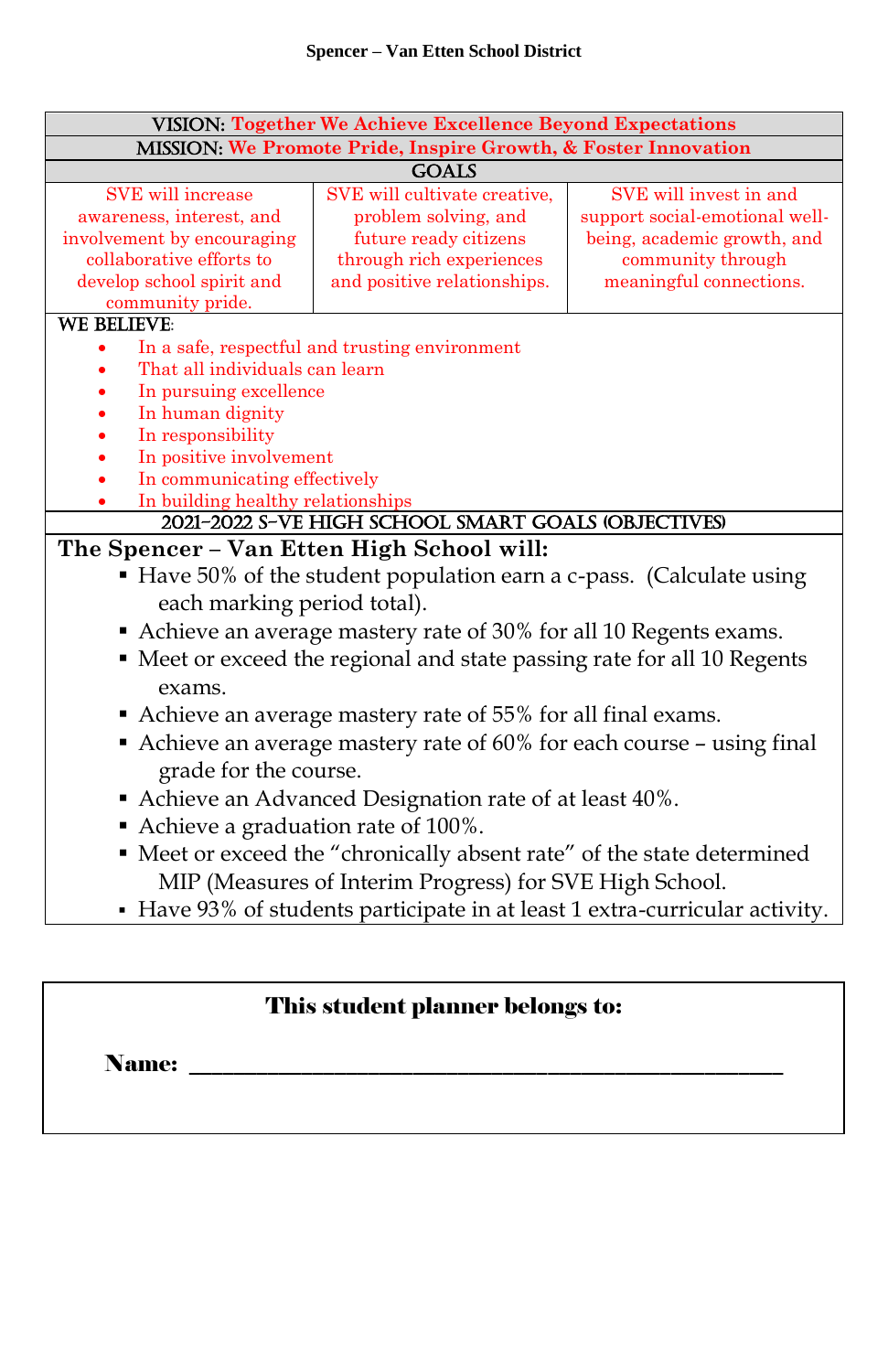#### *Spencer Van Etten High School*

*Student Handbook 2021-2022*

*Together We Achieve Excellence Beyond Expectations*



*Dartt Cross Road Spencer, New York 14883*

*607-589-7140*

*[www.svecsd.org](http://www.svecsd.org/)*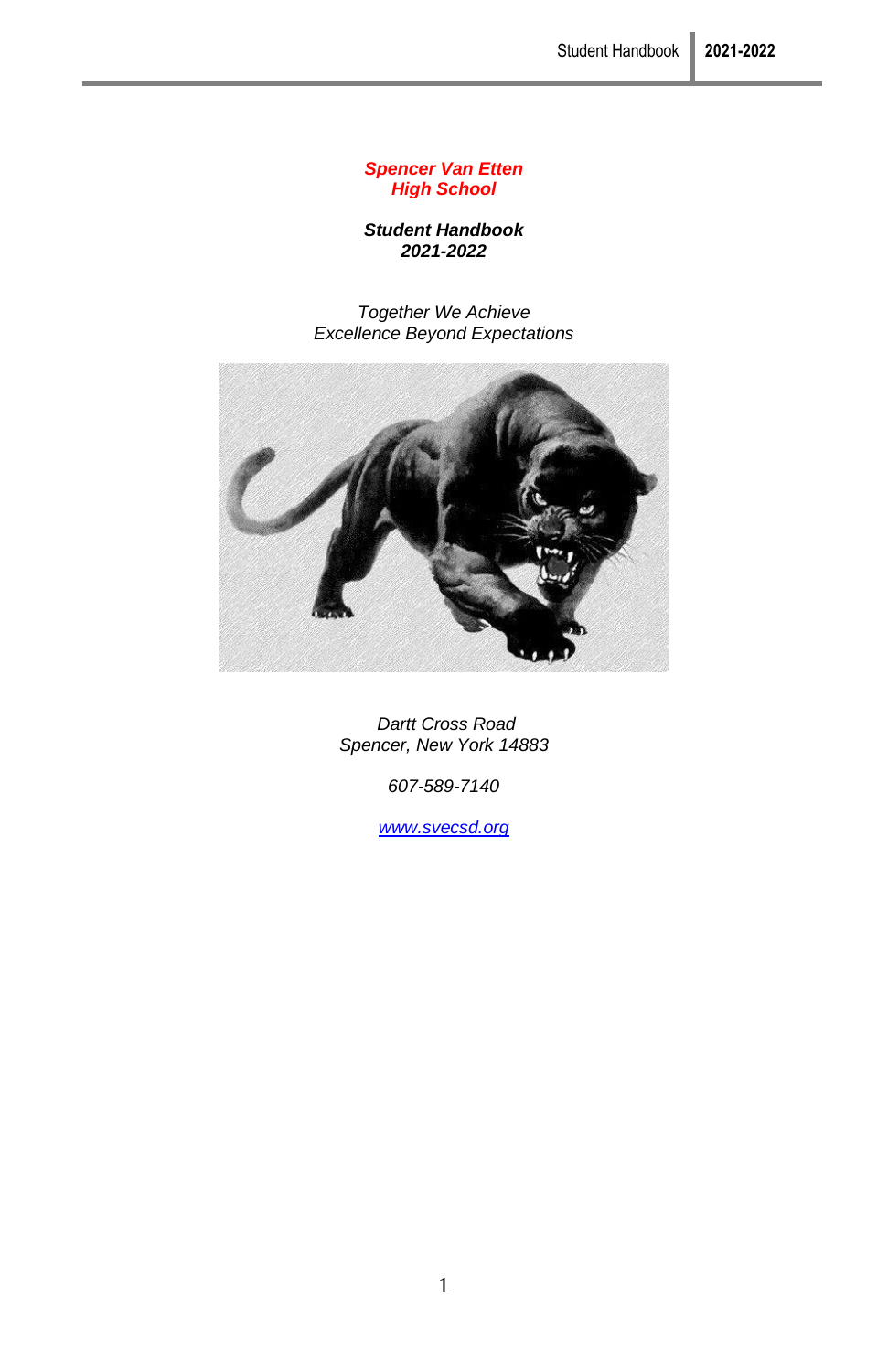| <b>CONTENT</b>                     | PAGE             | <b>CONTENT</b>                     | PAGE           |
|------------------------------------|------------------|------------------------------------|----------------|
| Animals                            | 28               | Guided Study Hall                  | 9              |
| Announcements                      | 8                | <b>Health Service</b>              | $\overline{7}$ |
| <b>Attendance Procedure</b>        | 4/5              | Holidays                           | $\overline{4}$ |
| <b>Bicycles and Skateboard</b>     | 28               | Honor Roll                         | 12             |
| <b>Bottom Line Behaviors</b>       | 23               | Interscholastic Athletic           | $14 - 17$      |
|                                    |                  | Regulation                         |                |
| <b>Bus Conduct</b>                 | 12               | Library Media Center               | 9              |
| Cafeteria                          | 6                | Lockers                            | 6              |
| Cell Phones                        | 7/8              | <b>Marking Periods</b>             | $\overline{4}$ |
| Change of Address                  | 6                | <b>Music Lessons</b>               | 13             |
| Code of Conduct                    | 19               | National Honor Society             | 17/18          |
| Course Load                        | 12               | <b>Personal Electronic Devices</b> | 8              |
| <b>Complaints and Grievances</b>   | 18               | Physical Education                 | 14             |
| Computer Usage                     | 27               | Prohibited Conduct                 | $21 - 23$      |
| Conference Days (School Not in     | $\overline{4}$   | Public Conduct on School           | 26/27          |
| Session)                           |                  | Property                           |                |
| Corporal Punishment                | 25               | Repeating a Course                 | 14             |
| C-Pass                             | 10/11            | Reporting a Violation              | 23/24          |
| Dances                             | 11/12            | <b>Retaking Regents Exams</b>      | 13             |
| Dignity for All                    | 27               |                                    |                |
| <b>Disciplinary Penalties</b>      | 24/25            | <b>School Closing</b>              | 6              |
| Discipline of Students with        | 25               | School Day                         | $\overline{4}$ |
| Disabilities                       |                  |                                    |                |
| Distribution and Display of        | 28               | Searches and Interviews            | 25             |
| Materials                          |                  |                                    |                |
| <b>District Beliefs</b>            | $\boldsymbol{0}$ | Sexual Harassment                  | 18/19          |
| <b>District Mission</b>            | $\theta$         | Statement of                       | 27             |
|                                    |                  | Nondiscrimination / Anti-          |                |
|                                    |                  | harassment                         |                |
| <b>Building Goals (Objectives)</b> | $\Omega$         | <b>Student Driving</b>             | 5/6            |
| Dress Code                         | 20               | Student Rights and                 | 19/20          |
|                                    |                  | Responsibilities                   |                |
| Dropping a Course                  | 13               | Staff                              | 3              |
| Early Dismissal                    | $\overline{4}$   | Telephone                          | 7/8            |
| Eligibility                        | 13               | Textbooks                          | 6              |
| <b>Equal Opportunity</b>           | 18               | Unit Fail                          | 13             |
| <b>Evacuation Instructions</b>     | $\overline{7}$   | <b>Visitors</b>                    | 8/9            |
| Grading and Discipline             | 14               | <b>Working Papers</b>              | 9              |
| Guidance                           | $\overline{7}$   |                                    |                |
|                                    |                  |                                    |                |

### *TABLE OF CONTENTS*

| <b>CONTENT</b>        | PAGE             | <b>CONTENT</b>                     | PAGE                     |
|-----------------------|------------------|------------------------------------|--------------------------|
| Animals               | 28               | Guided Study Hall                  | 9                        |
| nouncements           | 8                | <b>Health Service</b>              | 7                        |
| dance Procedure       | 4/5              | Holidays                           | $\overline{\mathcal{L}}$ |
| es and Skateboard     | 28               | Honor Roll                         | 12                       |
| n Line Behaviors      | 23               | Interscholastic Athletic           | $14 - 17$                |
|                       |                  | Regulation                         |                          |
| Bus Conduct           | 12               | Library Media Center               | 9                        |
| Cafeteria             | 6                | Lockers                            | 6                        |
| Cell Phones           | 7/8              | <b>Marking Periods</b>             | $\overline{4}$           |
| nge of Address        | 6                | Music Lessons                      | 13                       |
| de of Conduct         | 19               | National Honor Society             | 17/18                    |
| Course Load           | 12               | <b>Personal Electronic Devices</b> | 8                        |
| ints and Grievances   | 18               | Physical Education                 | 14                       |
| mputer Usage          | 27               | Prohibited Conduct                 | $21 - 23$                |
| e Days (School Not in | $\overline{4}$   | Public Conduct on School           | 26/27                    |
| Session)              |                  | Property                           |                          |
| oral Punishment       | 25               | Repeating a Course                 | 14                       |
| C-Pass                | 10/11            | Reporting a Violation              | 23/24                    |
| Dances                | 11/12            | <b>Retaking Regents Exams</b>      | 13                       |
| ignity for All        | 27               |                                    |                          |
| plinary Penalties     | 24/25            | <b>School Closing</b>              | 6                        |
| ne of Students with   | 25               | School Day                         | $\Delta$                 |
| Disabilities          |                  |                                    |                          |
| tion and Display of   | 28               | Searches and Interviews            | $25\,$                   |
| Materials             |                  |                                    |                          |
| istrict Beliefs       | $\boldsymbol{0}$ | Sexual Harassment                  | 18/19                    |
| strict Mission        | $\Omega$         | Statement of                       | 27                       |
|                       |                  | Nondiscrimination / Anti-          |                          |
|                       |                  | harassment                         |                          |
| Goals (Objectives)    | $\mathbf{0}$     | <b>Student Driving</b>             | 5/6                      |
| Dress Code            | 20               | <b>Student Rights and</b>          | 19/20                    |
|                       |                  | Responsibilities                   |                          |
| pping a Course        | 13               | Staff                              | 3                        |
| rly Dismissal         | $\overline{4}$   | Telephone                          | 7/8                      |
| Eligibility           | 13               | Textbooks                          | 6                        |
| al Opportunity        | 18               | Unit Fail                          | 13                       |
| ation Instructions    | $\overline{7}$   | <b>Visitors</b>                    | 8/9                      |
| ng and Discipline     | 14               | <b>Working Papers</b>              | $\mathbf{Q}$             |
| Guidance              | $\overline{7}$   |                                    |                          |
|                       |                  |                                    |                          |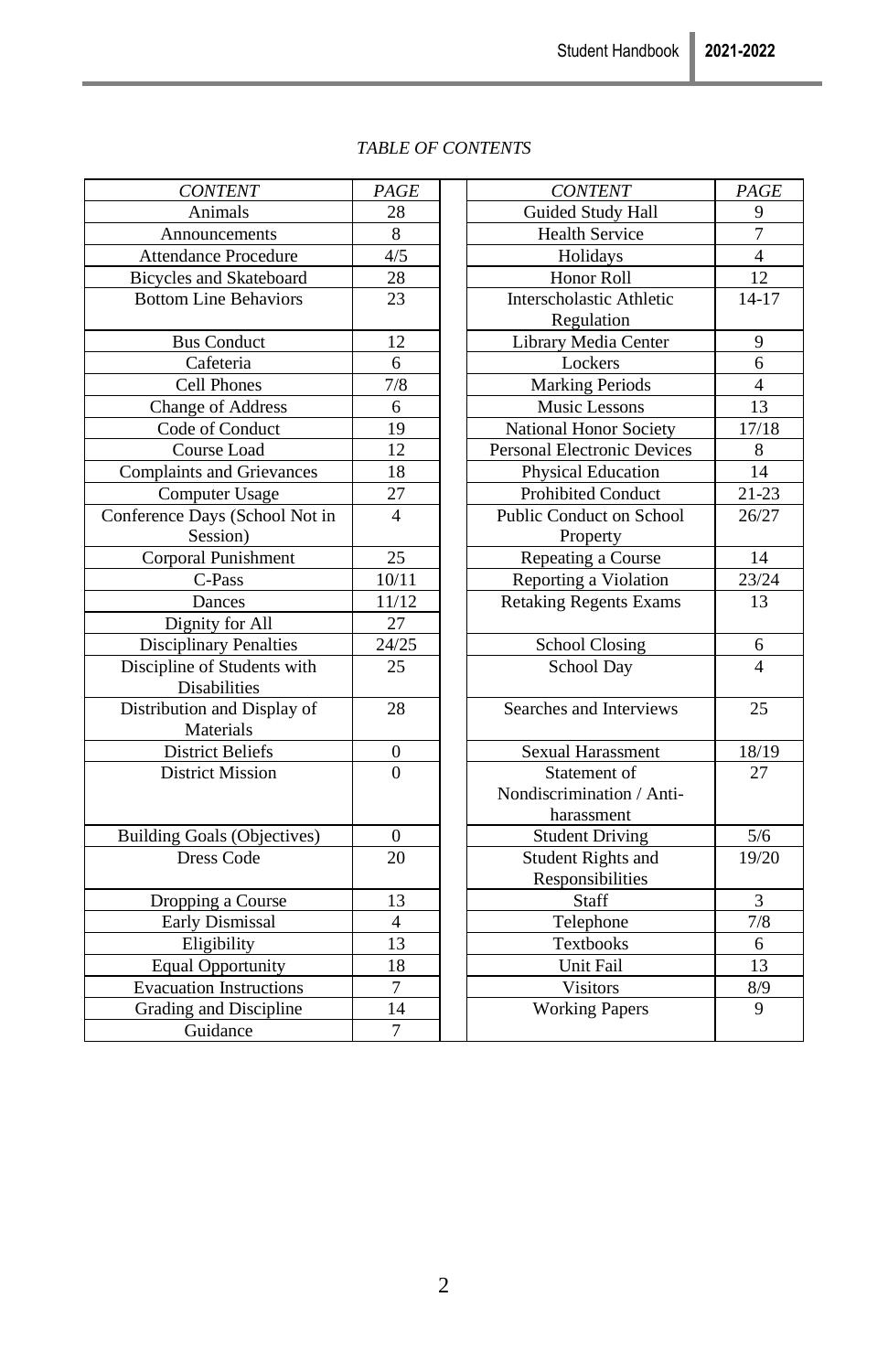# *High School Staff*

### **Office:**

- M. Jewell Principal
- B. Ruocco Assistant Principal / AD
- M. McKinery– School Counselor
- E. Sparks School Counselor
- K. Henry Secretary
- T. VanDerpoel Guidance Secretary
- T. Vallely Nurse
- M. Smith Attendance / Planning Room

### **Teachers:**

- K. Alpert Instructional Support
- J. Browne Science
- J. Cole Mathematics
- L. Domion Health and PE
- W. Dove English
- M. Golden Agricultural Education
- J. Kastenhuber Social Studies
- T. Lloyd Physical Education
- A. McGee Social Studies
- J. McGee Instructional Support
- J. McIntosh Art
- R. Meissner Business
- D. Miller Music
- R. Miller III Instructional Support
- R. Missal Science
- R. Paasch English
- M. Pena Spanish
- E. Peters Social Studies
- T. Sherwood Science
- S. Sisson English
- L. Tonjes Mathematics
- M. Winnick Mathematics
- K. Wixted English

#### **Teaching Assistants:**

- E. Brown Instructional Support Library
- J. Clearwater Instructional Support
- T. Dhuy Instructional Support
- D. Rider Instructional Support
- S. Quinn Instructional Support
- N. Whitmarsh Instructional Support/ LPN

### **Cafeteria:**

M. Dougherty – Manager

D. Presher

### **Custodians:**

- D. Decker
- J. Evans
- T. Price
- C. Rappleye
- E. Wright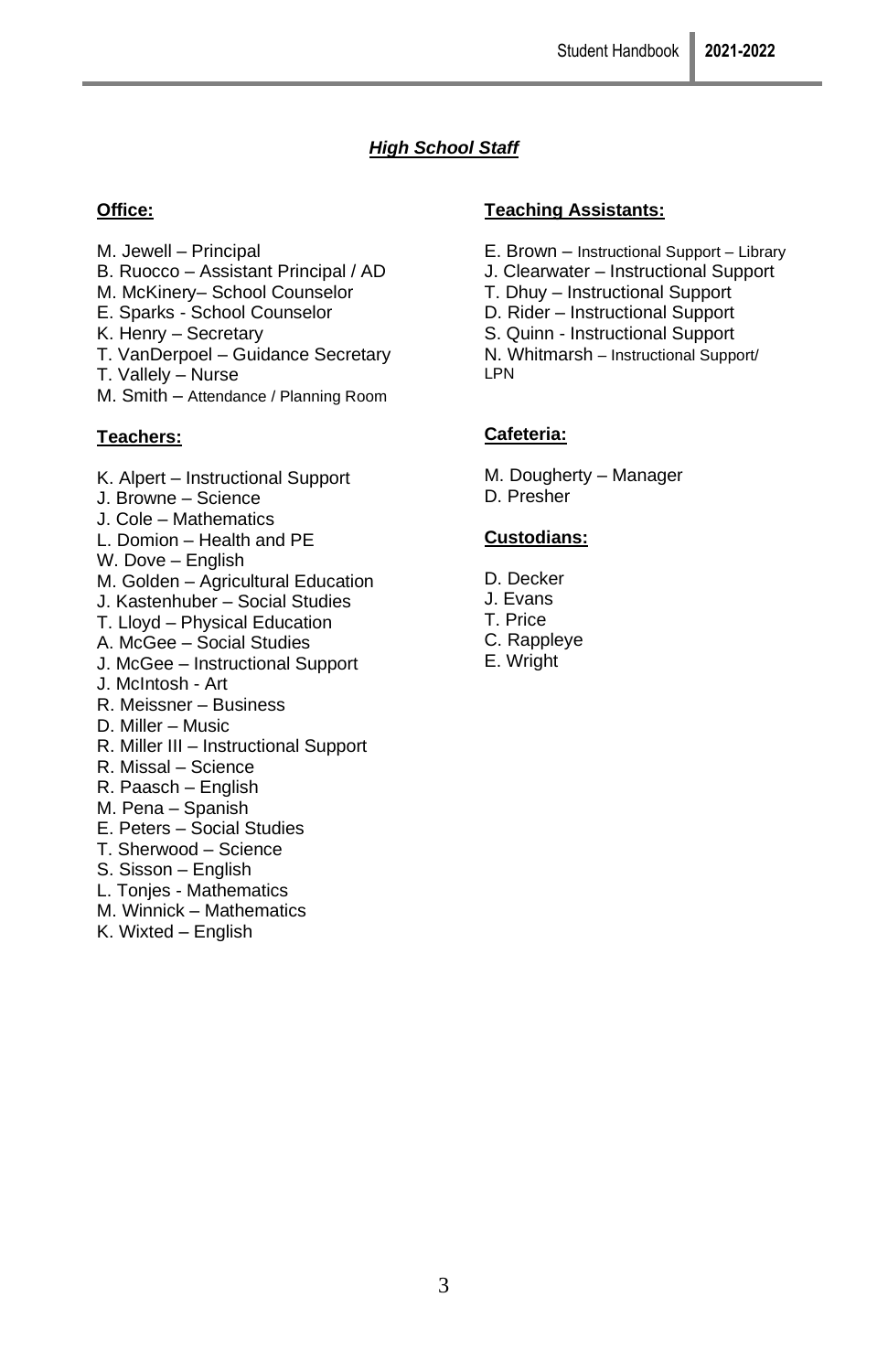### **Marking Periods**

| <b>Marking Period</b> | End Date                  | <b>Report Card Date</b>   |
|-----------------------|---------------------------|---------------------------|
|                       | October 22 <sup>nd</sup>  | October 26 <sup>th</sup>  |
|                       | December 10 <sup>th</sup> | December 14 <sup>th</sup> |
|                       | January 28 <sup>th</sup>  | February 1 <sup>st</sup>  |
|                       | March 18 <sup>th</sup>    | March 22 <sup>nd</sup>    |
|                       | May 6 <sup>th</sup>       | May 10 <sup>th</sup>      |
|                       | June $24th$               | June 29th                 |

## **School Not in Session:**

| Date                                      | Reason                             |
|-------------------------------------------|------------------------------------|
| October 11 <sup>th</sup>                  | Columbus Day                       |
| November 11 <sup>th</sup>                 | Veteran's Day                      |
| November 17 <sup>th</sup>                 | 1/2 Day Parent/Teacher Conferences |
| November $24^{th}$ – $26^{th}$            | <b>Thanksgiving Recess</b>         |
| December 1 <sup>st</sup>                  | 1/2 Day Parent/Teacher Conferences |
| December 24th - December 31st             | <b>Winter Recess</b>               |
| January 17th                              | Dr. Martin Luther King Jr. Day     |
| January 31 <sup>st</sup>                  | Staff Conference Day               |
| February $21^{st} - 25^{th}$              | <b>Mid-Winter Recess</b>           |
| March 9 <sup>th</sup>                     | 1/2 Day Parent/Teacher Conferences |
| March 21 <sup>st</sup>                    | Staff Conference Day               |
| April 11 <sup>th</sup> - 15 <sup>th</sup> | <b>Spring Recess</b>               |
| May $30th$                                | <b>Memorial Day Recess</b>         |
| June 20 <sup>th</sup>                     | Juneteenth                         |

### **SCHOOL DAY**

As set by the Board of Education, the school day is from 8:00 A.M. until 4:00 P.M. Students who have completed all their obligations for the day will be excused at 2:57 P.M. Students who have not meet all their obligations (examples include- staying at the request of a teacher, detention, etc.) will remain until 4:00. **Students may stay after school ONLY if supervised by a teacher/staff member, or coach.**

### **The High School will open at 7:30 A.M. for students.**

#### **All mobile communication devices are to be turned OFF and stored in the student's locker from 8:00-2:57 PM unless a Mobile Communication Use Privilege application has been filled out and approved.**

### **EARLY DISMISSAL**

Any excuses for students leaving during the day MUST be initialed by either the Principal or his/her designee **BEFORE SCHOOL STARTS**. Student will obtain a pass stating the leaving time and the students' names will then appear on the daily absentee list as being excused.

### **ATTENDANCE PROCEDURE**

- 1. First period teachers will take attendance for the day.
- 2. Attendance will be taken at the beginning of each class. If you are not on the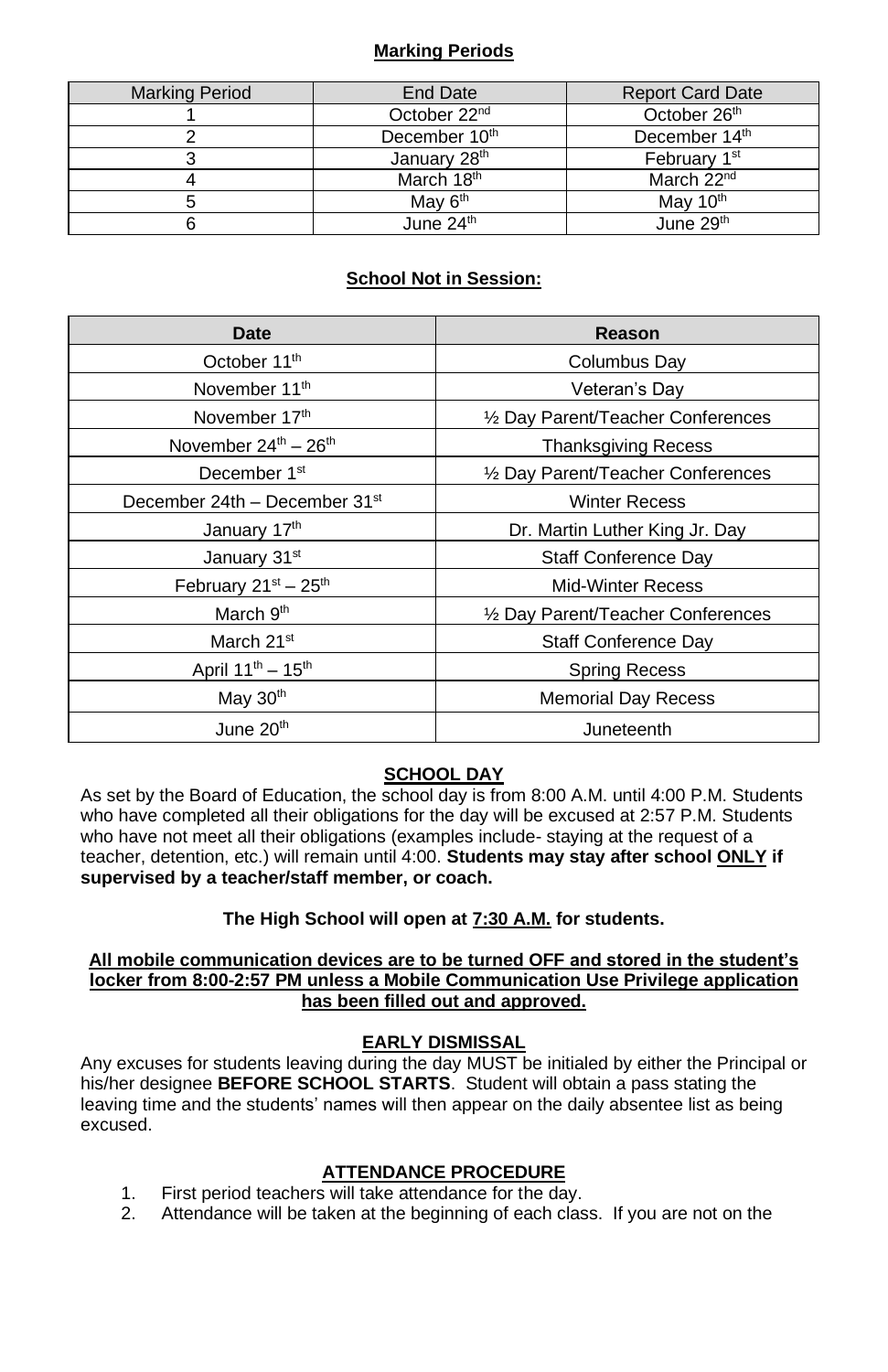absentee list and you are not in class, you will be reported to the main office.

- a. *Arriving to class 20 minutes or more from the start of the class without a valid pass is considered a "cut."*
- b. *Tardiness and cutting class are violations of the Code of Conduct and may result in administrative action.*
- 3. Arriving late to school: Anyone arriving late must sign in at the attendance clerk and obtain a pass before reporting to class.
- 4. All students leaving or entering the building must **sign in or sign out** in the attendance office with a **legal excuse** from the appropriate source. (Example-Note from dentist, doctor, parent, etc.)
- *5. Students will only be permitted to leave school early with permission from a parent.*
- 6. Students who are absent are required to present an excuse upon their return to school. The excuse must contain not only the date/time of the absence but must **state the reason for the absence**.

The following reasons for student absences from/tardiness to school are recognized as valid LEGAL/EXCUSED by the Board of Education: illness, sickness or death in the family, religious observance, sickness requiring attendance at a medical clinic, doctor appointments, quarantine, required court appearances, approved school-sponsored trips, approved college visits, and approved cooperative work programs.

Students who have a LEGAL/EXCUSED absence from school or class(es) will be allowed to make up missed work according to the individual teacher's make up policies.

Regular attendance in school is critical to your success. *Excessive, unexcused*  absences from class may result in the loss of course credit. The Student Attendance Regulations included in our district policy states the following: *Course credit is awarded based on regular attendance and achievement. To fulfill the course requirements and thereby be awarded credit, a student must attend a minimum number of class sessions, equivalent to 85% attendance.* (Policy 5100 R)

#### **STUDENT DRIVING**

The school district provides transportation to every student. Driving to school is a privilege. Eligible students who have and **present** a valid NYS driver's license, vehicle registration, proof of insurance, and are compliant with NYS V and T law article 14 and 15 may be granted this privilege from the school administration.

Student drivers must abide by the following regulations:

- 1. Student drivers are to report to school **ON TIME**. 3 times late in one marking period will result in a loss of two weeks of driving privileges. Second and third offenses will add an additional two weeks for each infraction  $-6$  times  $= 4$  weeks,  $9 \times = 6$  weeks.
- 2. The speed limit in the parking lot is to be followed at all times.<br>3. School buses are not to be passed while they are stopper
- 3. **School buses are not to be passed while they are stopped for delivery or pickup of students.**
- *4. Vehicles are off limits during school hours 8:00 to 2:57 without permission from the office.*
- 5. Students are **not to leave school in their private car** without prior approval. Vehicles are NOT to be used as a "locker."
- 6. Student drivers are **not to take unauthorized passengers** with them.
- 7. Parking and driving on the grass are prohibited at all times.
- 8. Reckless and/or dangerous behavior is prohibited at all times.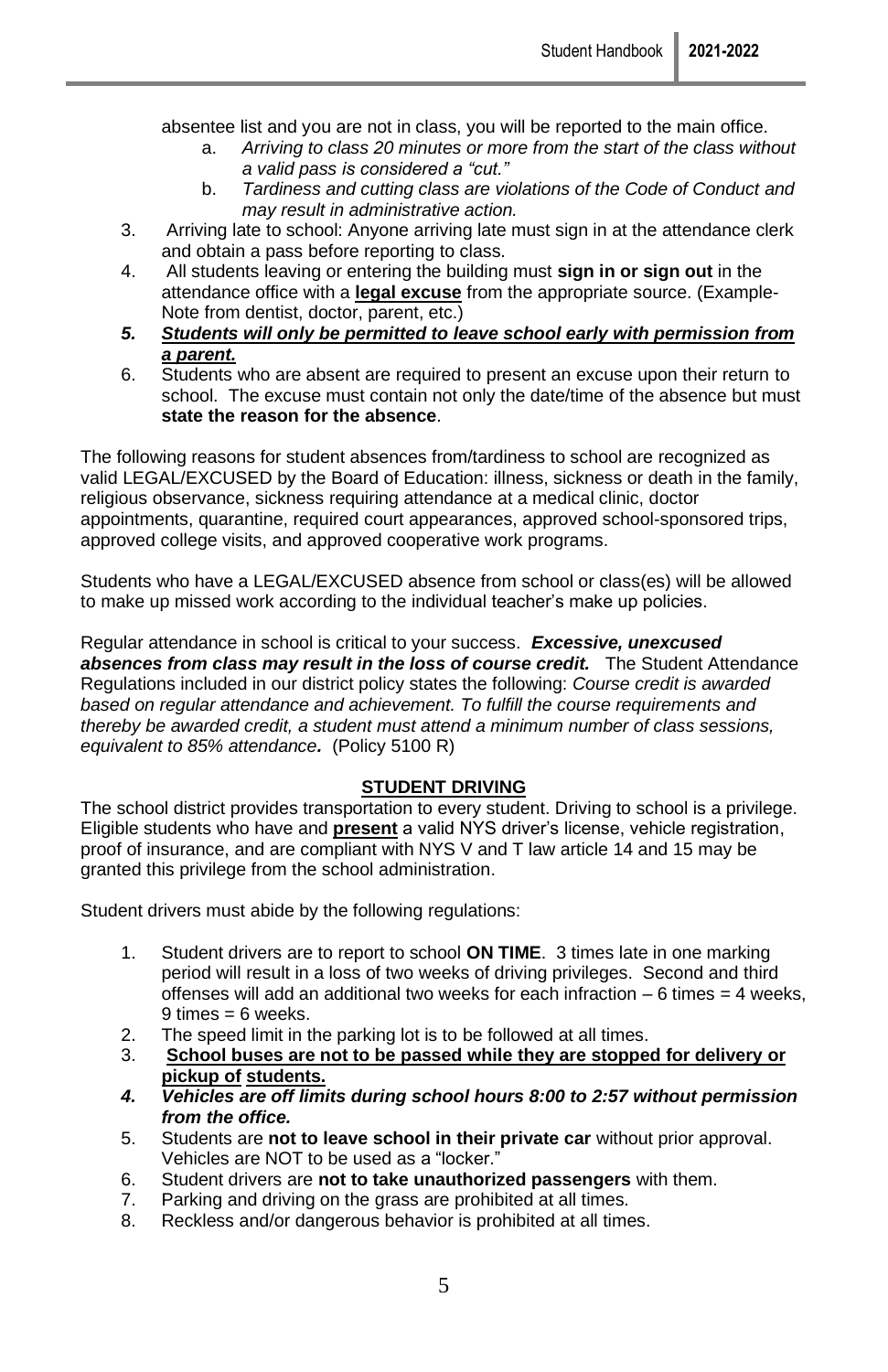#### **VIOLATIONS OF THE ABOVE GUIDELINES WILL RESULT IN THE LOSS OF DRIVING**

**PRIVILEGE**. Duration of the loss of privilege will be determined by the seriousness and/or frequency of the violation but will be a minimum of ten (10) consecutive school days.

Student use of a motor vehicle on school property is a privilege. Motor vehicles driven onto school property by students are subject to search by school officials without notice or consent, if the school official reasonably suspects that the student or his/her passenger has engaged in activity which is in violation of school rules and/or is illegal, or that the contents of the motor vehicle may present a threat or potential threat to the health, safety, or welfare of students, staff, or the school in general.

#### **LOCKERS**

Every student is assigned a locker for the storage of books and equipment. It is his/her responsibility to keep lockers clean and orderly at all times. **Backpacks, bags, and purses must remain in the locker throughout the entire day.** 

**Locker combinations are to be kept confidential** for the student's own protection. No one should leave class or study hall to go to his/her locker except with special permission and a pass. The school provides the locker, but students are responsible for their own security.

The school will not be responsible for misplaced or stolen articles. No personal locks are to be put on school lockers. Unauthorized locks will be cut off. Lockers are property of the school and are loaned for student use; they may be searched at any time.

#### **TEXTBOOKS**

Textbooks are furnished to students by the school district and books are always readily available for use. Students are expected to take care of textbooks at all times. The student is responsible for each textbook and is responsible for replacement due to damages beyond reasonable wear or loss.

#### **CHANGE OF ADDRESS**

Students moving to a new location in the district should notify the main office of new address and phone number.

#### **SCHOOL CLOSING**

If school is closed by the Superintendent of Schools due to hazardous roads or other conditions, notice of closing will be given immediately to area radio and TV stations: WATS, WELM, WENY, WETM-TV, WTKO, WHCU, WEBO, WOIX, WICZX-TV, WBNG-TV, WENE, WSKG-FM, WAAL, WINK as well as posted on the district website.

### **CAFETERIA**

The cafeteria serves lunch and breakfast daily. Students may buy a complete lunch or bring their lunch and purchase milk and/or ala carte items.

### **Expectations for cafeteria behavior:**

- 1. Students without c-passes must **report and remain** in the cafeteria during their designated lunchtime.
- 2. Students are to leave their table and floor areas clean.
- 3. Students must show respect to the staff
- 4. Students must place trays and trash respectfully in designated areas.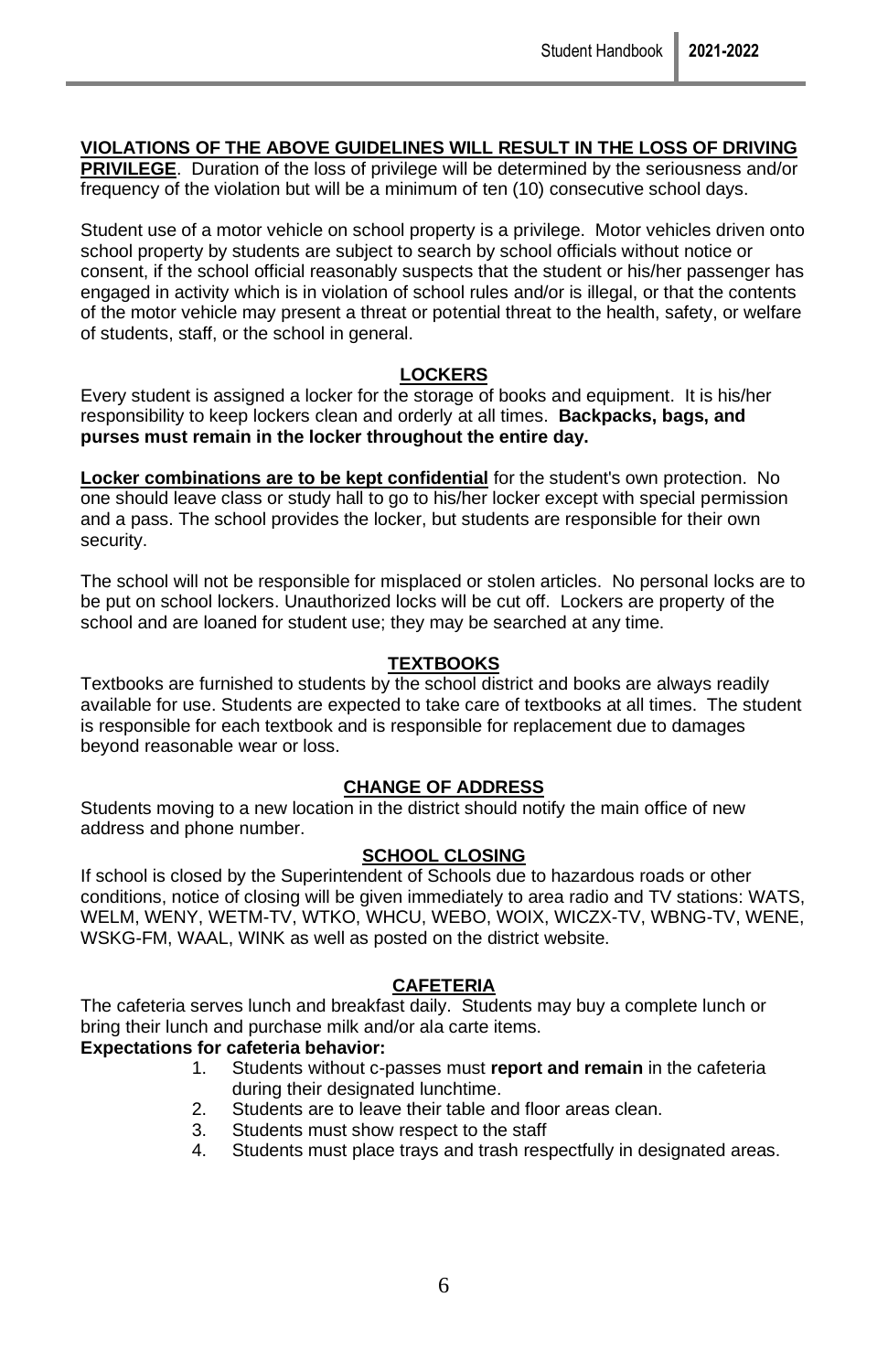### **BUILDING EVACUATION INSTRUCTION**

- 1. Teachers will give directions, which are posted for each classroom, on the proper exit route from the classroom.
- 2. The fire alarm will ring, and students will walk quickly and **quietly** out of the closest exit.
- 3. Students will report to their first period class in the designated area in the front parking lot.
- 4. Attendance will be taken outside.
- 5. Students on C-Pass will exit the building and report to the designated area for their 1<sup>st</sup> period class.
- 6. Students and staff will remain outside until the Principal or designee clears the building for re-entry.

#### **GUIDANCE**

Guidance services are an important part of the Spencer-Van Etten School system and are planned to help students make wise academic and personal choices. Counselors help students to solve immediate problems and assist in long-range planning.

Good high school planning is essential for students who want to make the best use of their high school years. Each year students will work with parents/guardian and counselor to discuss their high school program.

Planning for post-high school years is another very important guidance activity and should start tentatively in junior high. Students should begin to make specific plans early in their junior year and investigate extensively the post-high school opportunities. Students are strongly encouraged to plan further education or training after high school.

The guidance office is ready to help students with other concerns. Low marks, difficulties in getting along with others, poor study habits, and problems in adjusting to school requirements are just a few of the reasons for coming to the guidance office for help.

### **HEALTH SERVICE**

#### Illness

The school nurse/health office is available during regular school hours for any student who becomes ill during the day. Students should report to their classroom and obtain permission from their teacher before reporting to the health office. Emergency situations are the exception.

#### **Medications**

Aspirin, Tylenol, Ibuprofen, over-the-counter and prescription drugs will be given by the school nurse only with parental permission and a note from a physician. *Students are not permitted to possess their own medications.* **They must be given to the nurse with a note from the physician and will be dispensed by the nurse. Students found in possession of any medications are in violation of the Code of Conduct and will be disciplined accordingly**.

### **TELEPHONES**

**School telephones are for business purposes only**; please do not request their use unless you have school business or an emergency.

*Cell Phones:* Students are permitted to use their personal cell phones in non-instructional areas during school hours only if a Mobile Communication Device School Use Privilege Application is completed and approved.

The use of mobile communication devices is prohibited in all instructional areas unless it is utilized for educational reasons and authorized by the supervising staff member. The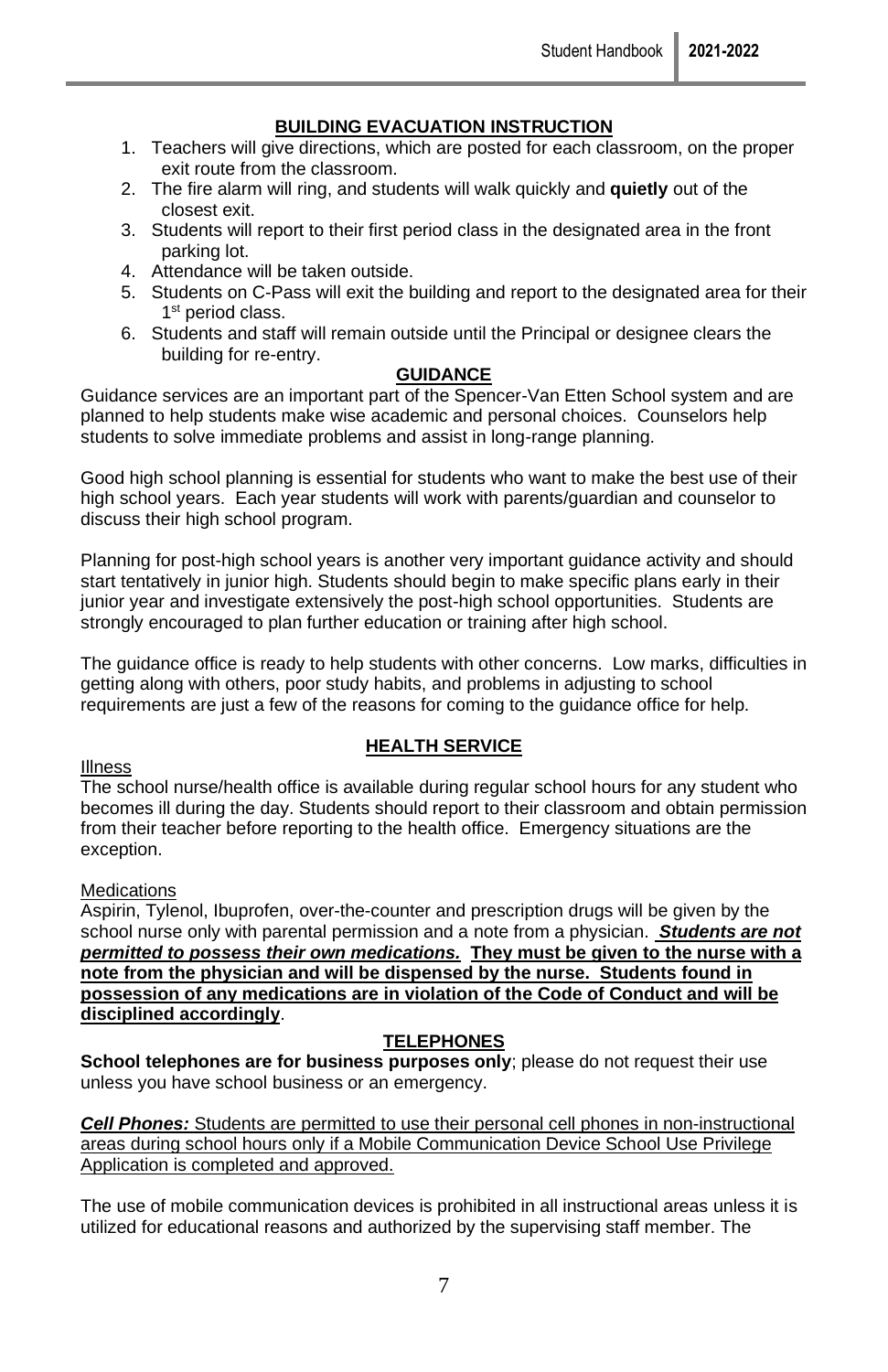devices are to be turned off and students should keep these items in their backpacks, pockets or purses.

Violations of the privilege and/or use of a device which constitutes a violation of other discipline policies will result in disciplinary action. This may include confiscation of the device, retrieval by appointment (parents only), loss of privilege, and/or possible further disciplinary actions up to and including suspension from school.

The use of a device to video record/ take pictures of inappropriate behavior or recording in private areas is strictly forbidden. Private areas include locker rooms, restrooms, dressing areas, and offices. This violation may result in the immediate confiscation of the recording device and additional consequences may be imposed. Such use may also be in violation of the criminal code.

The administration reserves the right to make the final determination in each case.

Any and all electronic devices, including but not limited to cell phones, i-pods, tablets, or any other type of mobile electronic device, have a reduced expectation of privacy once they enter any school zone and may be subject to confiscation and/or search should school violation be suspected.

Possession and/or use of any personal electronic device is a privilege, not a right, that is extended to the student, which, at the discretion of the school, may be revoked should circumstances warrant.

The S-VE School District accepts no liability for lost, damaged or stolen devices. We require the student's mobile number be on record in the office in order to assist us with the implementation of this policy.

Since there is limited access to phones within the school environment, parents should continue to call the school office (589-7140) for any emergency situation and the school will contact the student.

#### **PERSONAL ELECTRONIC DEVICES**

Personal electronic devices such as (but not limited to) laptops, MP3 players and e-readers are strongly discouraged from being brought to school. If a student chooses to bring such a device to school, **it is at that students' own risk** and the school assumes no responsibility for the device if it is lost or stolen. In the event that such a device is at school, the device may be used only in NON-ACADEMIC settings and WITH the supervising staff member approval. To maintain a safe and orderly environment, MP3 players (and like) **will be used in approved area with ONLY one "earpiece**." **Sound from MP3 players and other electronic devices should not be heard by others.** 

#### **ANNOUNCEMENTS**

Student groups may request an announcement over the public address system with principal permission. Announcements will be made at the beginning of first period and advisory period. Permission must be obtained from the principal before posters may be displayed or leaflets distributed within the school or on school property.

#### **VISITORS**

Parents and Guardians are always welcome at the high school and encouraged to visit.

Anyone who is not a regular staff member or student of the high school will be considered a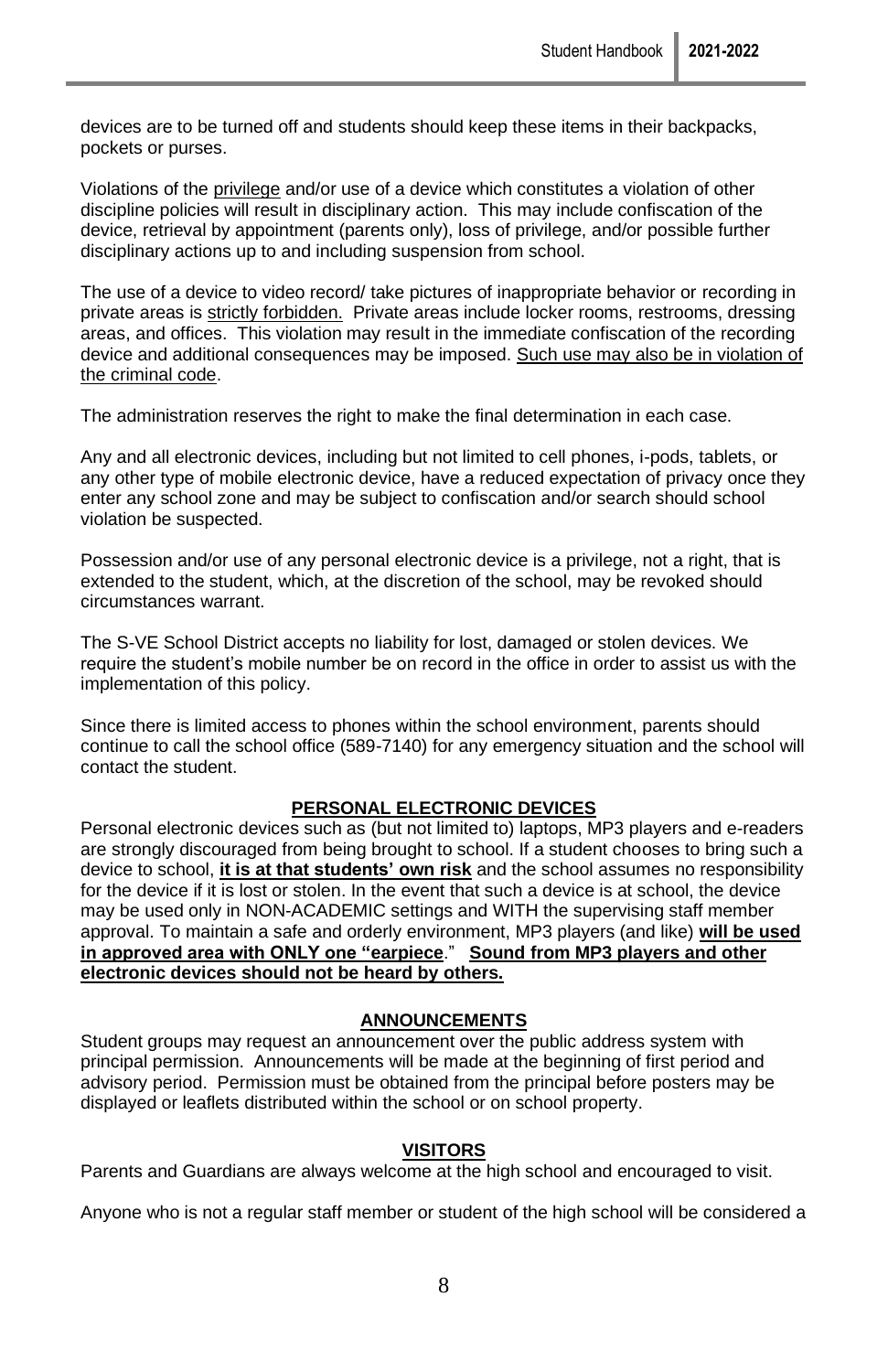visitor and must report to the office. Visitors will be required to sign in and will be required to wear a visitor's badge for the duration of the visit.

**We do not allow student visitors during the school day**. Any non-S-VE student planning on attending S-VE High School must have a parent/guardian meet with principal/guidance to arrange a visit.

Unauthorized persons will be reported to the principal and asked to leave. Loitering or trespassing on school grounds is a violation of the penal code and the police may be called if warranted.

With the current COVID pandemic, visitor procedures will be modified to meet CDC and Department of Health guidelines.

#### **LIBRARY MEDIA CENTER POLICIES AND PROCEDURES**

The Library Media Specialist and staff are always available for individual guidance or group assistance. Access to the library is through a study hall or with a pre-signed pass from the Library Media Specialist or other staff member.

Students may come to the Library to:

- 1. Read
- 2. Sign out a book
- 3. Do research
- 4. Study
- 5. Use computers and other technological equipment

Students who come to the library for other reasons will be asked to leave. Eligibility rules apply to library usage.

C-Pass students may use the LMC during periods when they are not assigned to a class. LMC policies and procedures apply to all students.

Students are responsible to sign-in, be prepared to work quietly, and stay for the entire period.

#### **WORKING PAPERS**

Anyone under 18 years of age needs working papers for jobs other than babysitting or working on the family's own farm. Working papers can be obtained in the main office. A health certificate from a doctor and a social security number are required before working papers can be granted.

#### **GUIDED STUDY HALLS**

THE PURPOSE OF STUDY HALLS: To provide students with a quiet place conducive to reading, studying and doing homework.

PRIVILEGES ARE EARNED: To earn (and keep) privileges:

- 1. Maintain eligibility<br>2. Complete all assic
- 2. Complete all assignments<br>3. Comply with the Code of C
- Comply with the Code of Conduct

GUIDED STUDY HALL PROCEDURES:

- 1. Report to Guided Study Hall (GSH) and attendance will be taken
- 2. Students who are part of the ineligible or probation list must remain in GSH for the entire class period. Students on the ineligible and probation list may only leave the GSH with a pre-signed pass from a staff member.
- 3. Students who are *not* listed on the ineligible or probation list may go to the library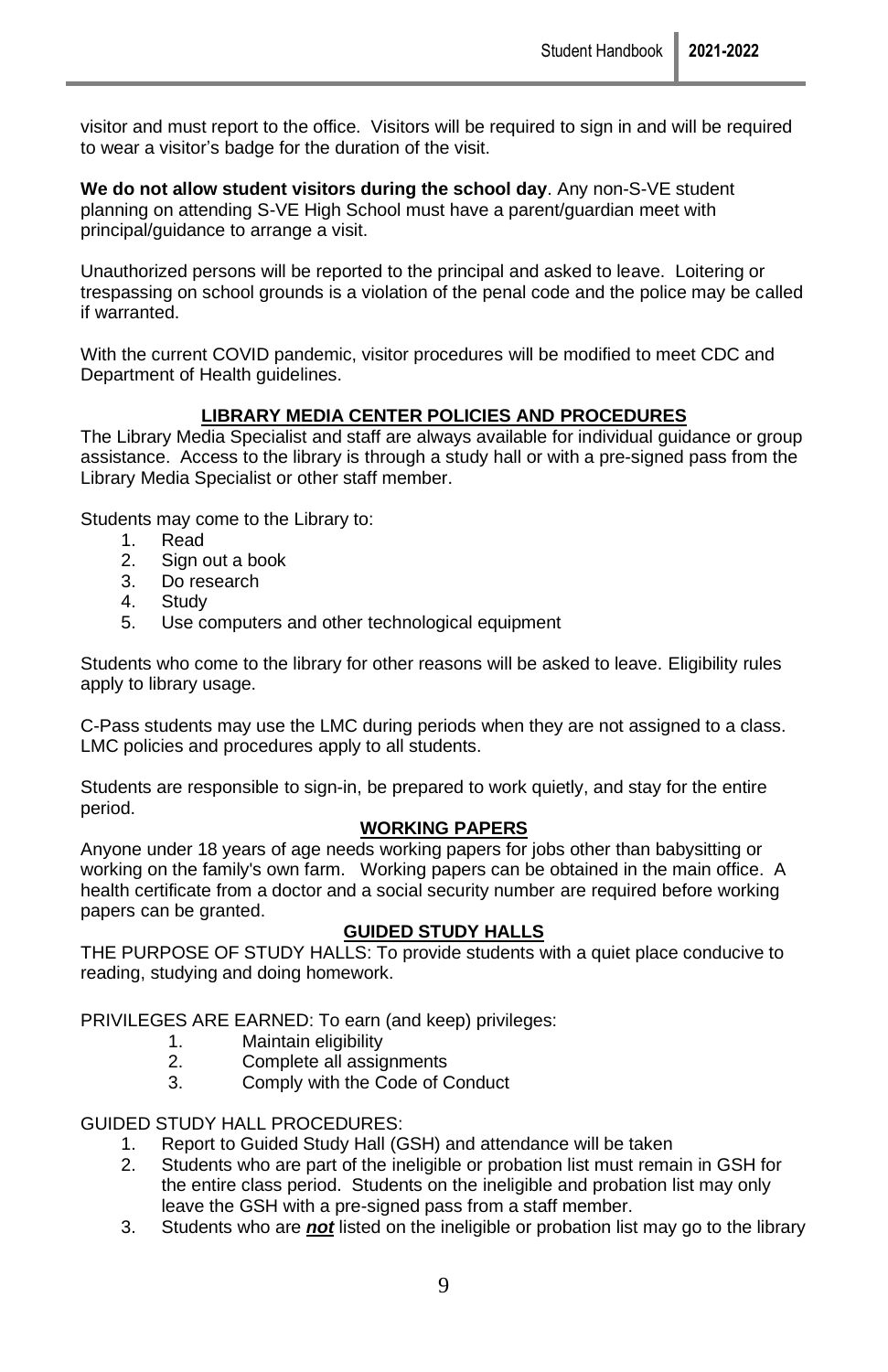to "lounge" and are expected to follow all library rules.

4. Students are responsible to bring all work with them to GSH.

### **CITIZENSHIP PASS PHILOSOPHY (C-PASS)** *Guidelines and Expectations*

**The Citizenship Pass (C-Pass)** is given to students in recognition of outstanding academic performance *and* good citizenship (character) in school. During unscheduled periods on school days, students with a C-Pass are given the freedom to work in areas other than supervised study halls. It is expected that these students will model appropriate study habits and behavior and be ambassadors of the high school in their interactions with staff members, students, and visitors to the Spencer - Van Etten High School.

### **Earning a C-Pass**

A C-Pass is awarded to students following each marking period during the school year. In September, the C-Pass is awarded based on the final marking period of the previous school year. The C-Pass is awarded based on the following criteria:

- 1. An overall average of 86.5.<br>2. No failures or incompletes.
- No failures or incompletes. A C-pass will not be given at all during the marking period when a failure or incomplete is earned. If the incomplete is rectified and the average is an 86.5 or greater, a C-pass will still not be given.
- 3. Maintain at least 5.5 academic classes per semester
- 4. Good Citizenship, including:
	- Excellent class attendance (no cuts or tardiness)
	- Exemplary conduct (no detentions, in-school or out-of-school detentions or suspensions)
	- Positive attitude

Freshmen are eligible for a C-Pass after the first marking period of the school year. Transfer students may receive a C-Pass upon enrolling in our school if their transcripts show they have met the C-Pass expectations in their former school.

### **Responsibilities of C-Pass Holders**

Students with a C-Pass are responsible for the following:

- *Reporting to the library for attendance at the beginning of the period.*
- *Demonstrating appropriate behavior.*
- Maintaining a safe and orderly environment. Keep all outside doors locked and secured. No student or visitor may enter through these doors.
- *Keeping their area clean*. Pick up papers and garbage.
- *Attending classes.* Cutting class will result in the immediate loss of the C-Pass.
- *Arriving to school on time*. Students who have C-Pass first period must still report to school on time.
- *Showing appropriate respect to all faculty, staff, students, and visitors to the building.*
- *Possessing the C-Pass while on C-Pass time.* Students who are not in possession of their C-Pass when requested will be reported to the office and sent to the Guided Study Hall.
- *Reporting to the appropriate location during a fire drill.*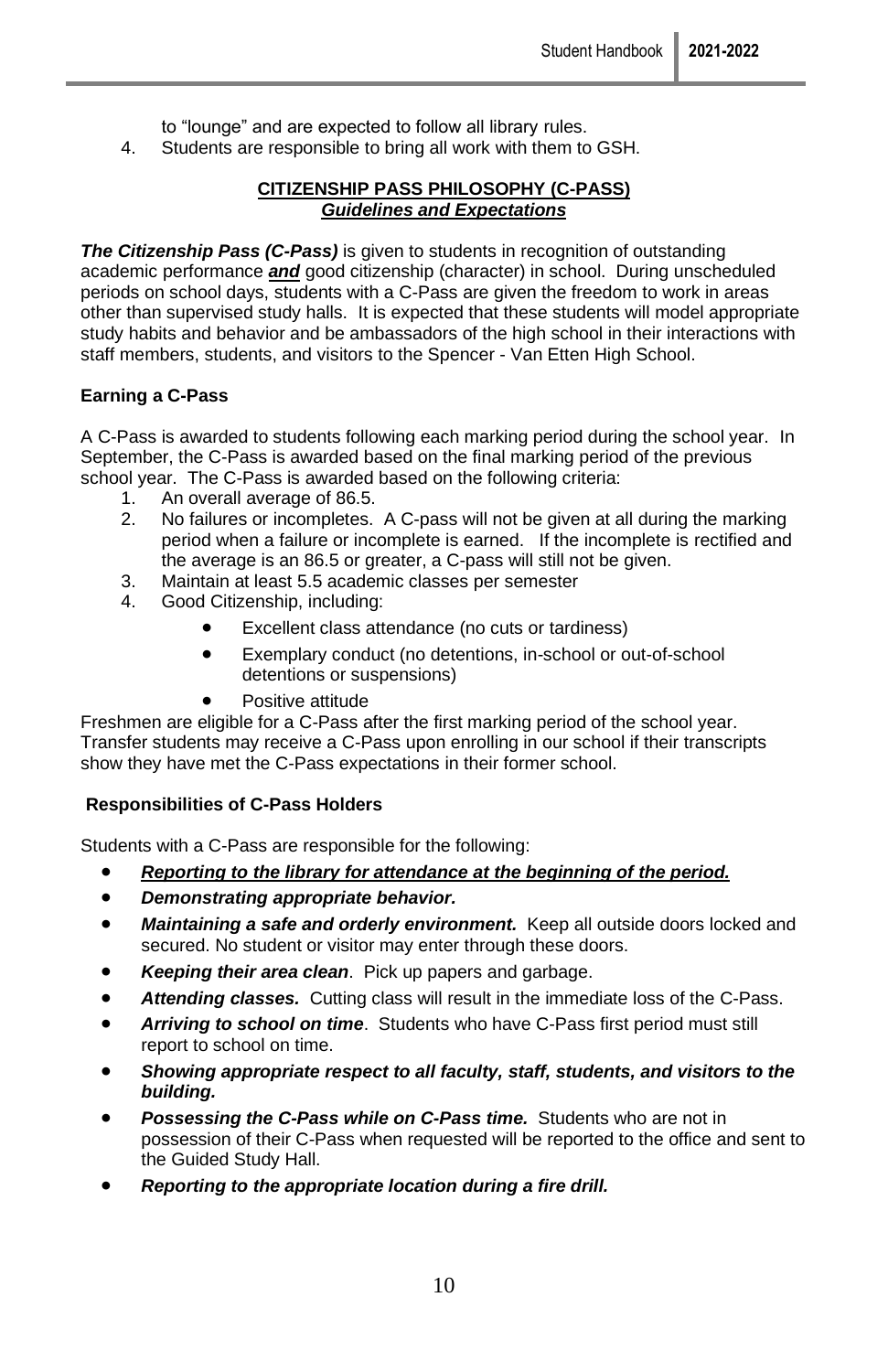- *Gym lobby* exit the building through the gym lobby doors and report to your homeroom location.
- *Auditorium lobby* exit the building through the auditorium lobby doors and report to your homeroom location.
- *Area with a staff member* follow the directions of the staff member.

*Students who have C-Pass during FIRST PERIOD must report to the library, sign in, remain through the morning announcements, and then move immediately to the approved location of their choice for the remainder of the period.*

#### **C-Pass Locations**

Student with a C-Pass may spend their free periods in the following areas:

- Auditorium Lobby (INDIVIDUAL QUIET study only)
- Gym Lobby
- Cafeteria during serving times.
- Library (with permission) C-Pass holder must comply with all library policies and procedures.
- Study Hall (with permission) C-Pass holder must comply with all study hall policies and procedures.
- Academic Classrooms (with teacher permission)

\*\*\* C-Pass students may not be in hallways or at their lockers. If materials are needed from a locker (for example) a pass is available in the Main Office. C-Pass is not a time for wandering through the building. Students should try to remain in the same location throughout the period.

#### **Revoking a C-Pass**

#### *Any staff member may revoke a C-Pass if the holder is not abiding by the C-Pass philosophy and/ or expectations*. There is a minimum two-week period of revocation.

S*tudents who lose a C-Pass for any reason will receive a new schedule and are required to report to study hall. Failure to report to study hall will result in further loss of C-Pass privileges and other disciplinary actions may occur.* 

#### **Appeals**

If a student believes his/her pass has been unjustly taken, he/she may appeal the loss of his/her pass to the C-Pass Review Committee. The student must complete a written statement explaining the situation. This statement will be given to the C-Pass Review committee and they will determine if the C-Pass was unjustly taken. The C-Pass Review Committee will consist of the Assistant Principal, one teacher, and 3 students (1 from Student Council, 1 from the National Honor Society, and 1 recommended by the student appealing).

Students in  $9<sup>th</sup>$  grade may receive a C-Pass after the first marking period if the criteria is m.

The petitions will be reviewed by the C-Pass Review Committee. The committee may not provide a C-Pass to any student who lost his/her C-Pass for either disciplinary reasons or by an individual teacher for academic reasons.

#### **DANCES**

Dances will be considered as student social activities/extra-curricular activity. All dances will require approval by the administration.

Only S-VE High School students, chaperones, parents, faculty members and guests of S-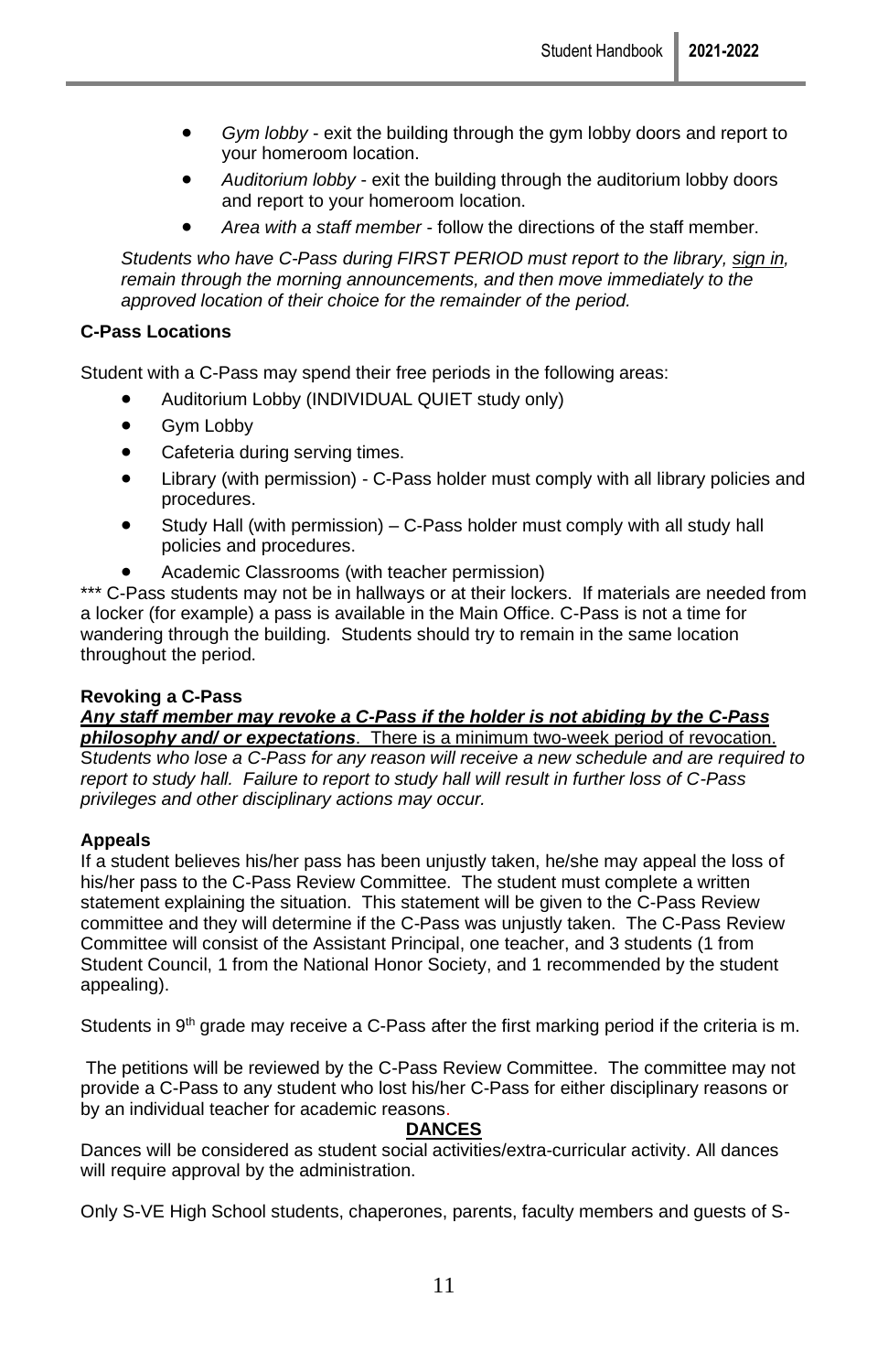VE students who are **19 years** of age or less may attend high school dances. The prom is an exception. Guests for the prom must be 20 years of age or younger. The S-VE host will assume all responsibility for the action and behavior of his/her guest. The guest must be **signed up** in advance and have a **guest form** completed and turned into the Principal. Guests will not be permitted entrance to a dance without proper identification and proof of age. Guest must be signed up and guest forms must be completed for each dance. All students must be academically and behaviorally eligible (NOT failing two or more subjects and have not been suspended or received detention during the week of the dance) and in regular class attendance the day of the dance to attend the dance.

The doors will be locked halfway through the dance and no one else will be allowed to enter. Once a person leaves, he/she will not be allowed to re-enter.

Chaperones - There will be at least **three** members of the teaching staff and **three** sets of parents at each dance. The organization hosting the dance is responsible to secure the chaperones.

A police officer will be on duty and he/she will be responsible for both outside areas and the dance area.

### **BUS CODE OF CONDUCT**

- 1. Always be prompt. (Arrive 5 minutes early.)
- 2. If a student feels unsafe at the bus stop, he/she must notify the bus driver and/or principal.
- 3. Do not damage property at or near bus stop.
- 4. Always pass in front of the school bus when getting on and off.<br>5. When you board the bus you should promptly find a seat, if one
- When you board the bus you should promptly find a seat, if one is not assigned, and sit down. (Keep all possessions inside your backpack.)
- 6. Stay in your seat until the bus stops completely.
- 7. Wait for the bus to come to a complete stop before you attempt to approach the bus. The driver will signal when it is safe to approach.
- 8. School discipline policies in effect in the classroom also apply on the bus.
- 9. Do not distract the bus driver while he/she is driving.
- 10. If you come to school on a bus, you must return home on the bus that day unless a written permission is sent by the parent to the office.
- 11. Be courteous to your bus driver.
- 12. Be cooperative and friendly to other students on the bus.<br>13. Please help your bus driver to keep your bus neat and do
- Please help your bus driver to keep your bus neat and do your part to make his/her drive safe.
- 14. Bus drivers will report violations or irregularities to the appropriate principal who may deny the student or students the privilege of riding the bus.
- 15. Students need to wear safe clothes (avoid long pants that are too long, drawstrings or other clothing that could get snagged in the bus door).

#### **COURSE LOAD**

Students are required to carry a schedule of at least 6 credits except those with a schedule approved by the guidance office. A C-Pass will NOT be issued to students not carrying a full load.

### **HONOR ROLL**

A student must have an 86.5 average or above and no failures to be placed on the honor roll, an average of 89.5 and no failures to be placed on the high honor roll, and an average of 94.5 with no failures to be placed on the Scholars List.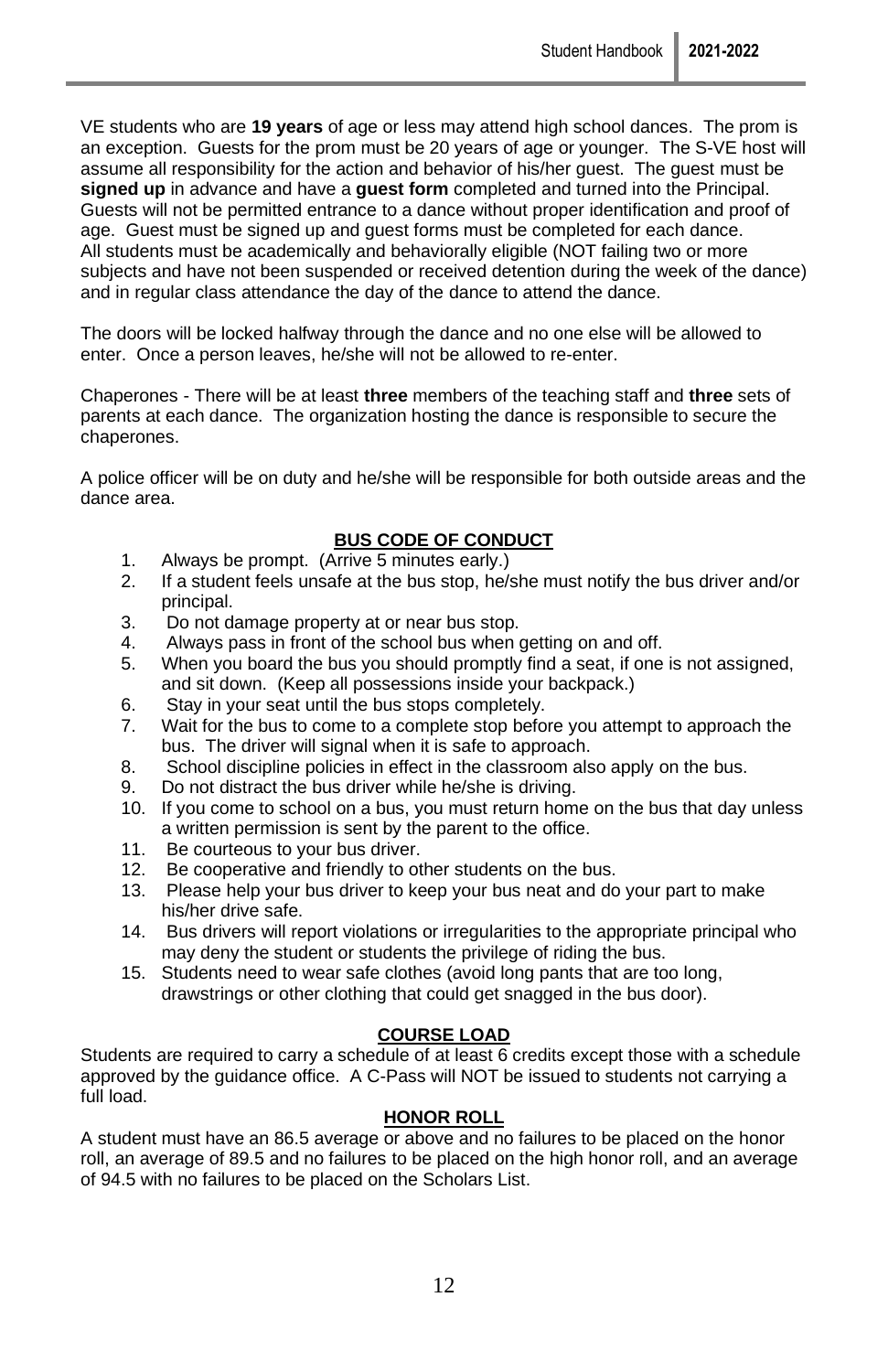### **MUSIC LESSONS**

- 1. When a student has a lesson, he/she must inform the classroom teacher prior to the lesson. If the student fails to do this, he/she is required to report to the class first and inform his teacher. The student is responsible to make up any missed work from class.
- 2. A student is required to take any of the period long exams. As these are announced in advance (at least three days), it becomes the student's responsibility to make alternate arrangements with his/her music teacher and classroom teacher.
- 3. The student should not miss any one class more than twice in a ten-week rotation.

#### **UNIT FAIL**

9th grade students repeating an eighth-grade course are allowed to leave the repeated subjects with a passing grade at 20 weeks plus the passing of the course final exam.

#### **ELIGIBILITY/ PROBATION**

In order to be academically eligible, students must be passing all subjects at the end of each six-week marking period.

- 1. At the end of any six-week marking period a student who is failing two (2) or more subjects will be ineligible. The student will be ineligible for any release from supervised study periods unless the student presents a PRESIGNED pass from one of the student's CURRENT ACADEMIC teachers. A student may become eligible again after TWO weeks if a form is presented to the office that shows the student passing all classes. Otherwise, the student will remain ineligible until the next six week marking period provided, he/she is not failing any courses.
- 2. Students who receive an incomplete must rectify the incomplete within **two weeks** of receiving the grade or they will be ineligible for the remainder of the marking period.
- 3. At the end of any six-week marking period a student who is failing one class will be placed on probation. The student will be ineligible for any release from supervised study periods unless the student presents a PRESIGNED pass from one of the student's CURRENT ACADEMIC teachers. A student may become eligible again after ONE week if a form is presented to the office that shows the student is passing all classes. Otherwise, the student will remain on probation until the next six week marking period provided, he/she is not failing any courses.

### **DROPPING OF COURSE**

- 1. Students in senior high may drop courses up to the first three weeks without penalty.
- 2. After three weeks, the grade of any dropped course will be computed in the average on the subsequent report card. Even so, to drop after three weeks, will require a note from a parent and initials from the classroom teacher.
- 3. Transfers within our home school may not be made into half year courses after two weeks or into full year courses after four weeks.
- 4. If a student requests to drop a class and no other class is available, the request to drop a class may be denied if the student's schedule is not a full load.

### **RETAKING REGENTS EXAMS**

A student may re-take any regents exam. If a higher score is obtained, the new exam score as well as a recalculated course average will become part of the official transcript. If the student is retaking the class and the exam, the new exam average will only be calculated into the CURRENT course average.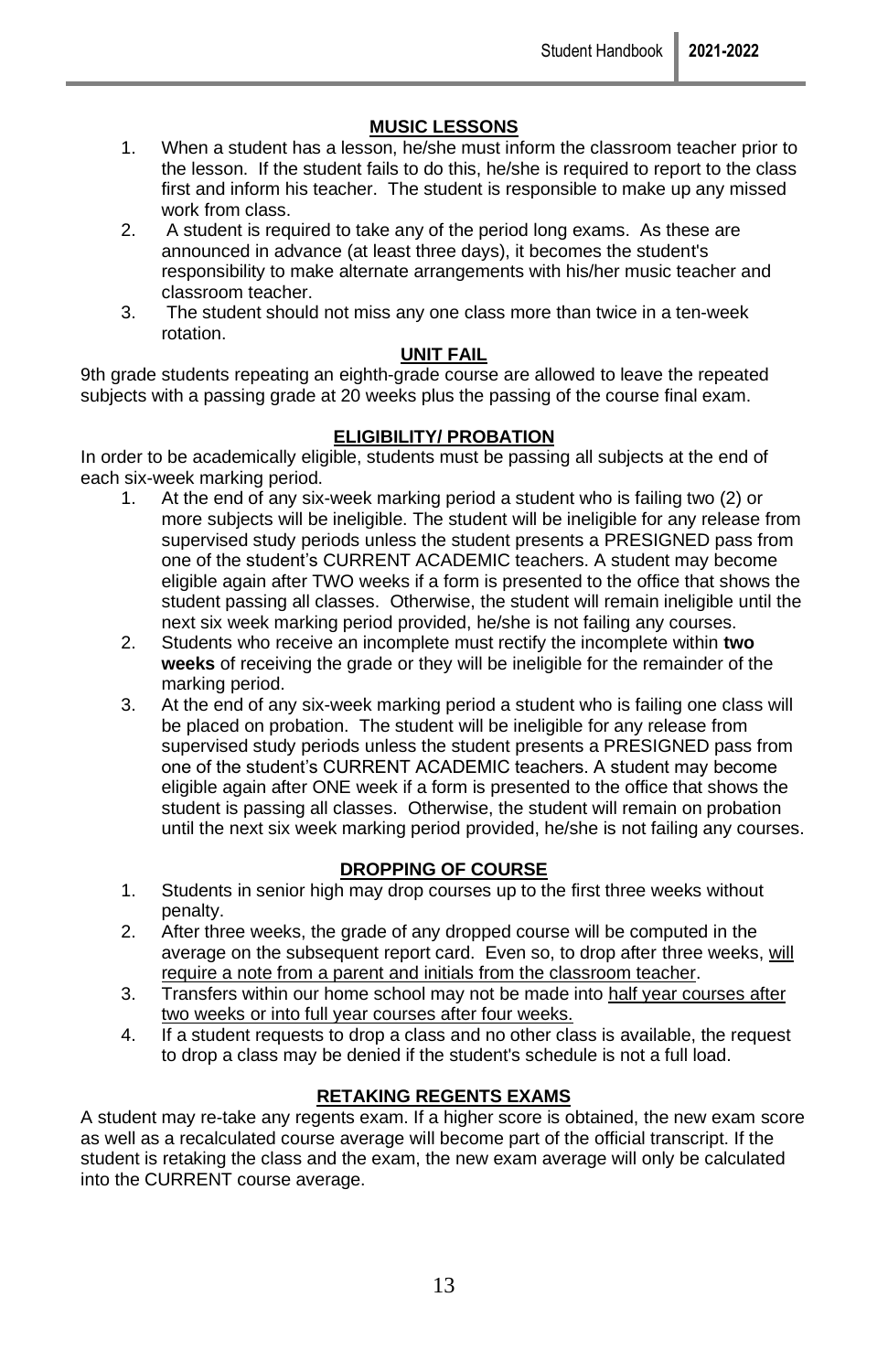### **REPEATING A COURSE**

Any course that has been taken to completion and failed may be repeated for one half a year. At the end of the semester, the student must have a passing average AND pass a summative exam.

### **GRADING AND DISCIPLINE**

- 1. Discipline may be reflected in grades in connection with credit lost for cheating, not doing homework, lateness of assignments, failure to bring materials and unexcused absences.
- 2. A student must have a teacher's permission to be absent from class, in advance, for any reason when present in school. Absence without teacher permission will be considered a cut. Teachers will excuse students for music lessons except on days of major exams.
- 3. Extra credit assignments are not permitted unless all regular work is up to date.

#### **PHYSICAL EDUCATION POLICY**

All S-VE students will have to pass physical education classes in order to graduate.

- 1. Any student who fails physical education will be required to repeat until 20 weeks and a passing grade - or for all the following year, if the grade is not passing at 20 weeks.
- 2. Physical education is a graduation requirement and passing it will be treated the same as any other subject.
- 3. Any student who has been excused from gym class with a doctor's note will have the graduation requirement for gym waived. **(Student must report to gym class for attendance.)**

### **INTERSCHOLASTIC ATHLETICS REGULATION**

#### 1. **Sport Physical Examination:**

All students who participate in interscholastic athletics must have an annual physical by a physician. Annual physicals will be provided by the school during the month of June. Any student may choose to be examined by their own physician but must meet the standards of the school physical. Any physical not completed by the school physician will be at the family's expense.

### 2. **Parental Consent:**

Each student who participates in Interscholastic Athletics must have the written consent of their parent or guardian prior to the start of each sport season. A standard form of consent can be found on Family ID. Parents and athletes must sign in order to register for sports. Parents will be expected to attend a team meeting called by the coach or Athletic Director of each sport prior to the start of the practice each season.

#### 3. **Academic Expectations:**

Participation in interscholastic athletics will be based on the following academic standards:

- Student athletes must be enrolled in at least six (6) subjects including physical education.
- The following academic eligibility standards must be met:
- 1. In order to be fully eligible, students must be passing all subjects at the end of each six-week marking period.
- 2. At the end of any six-week marking period a student who is failing one (1) subject will be placed on probation for two weeks and will follow the school probation guidelines.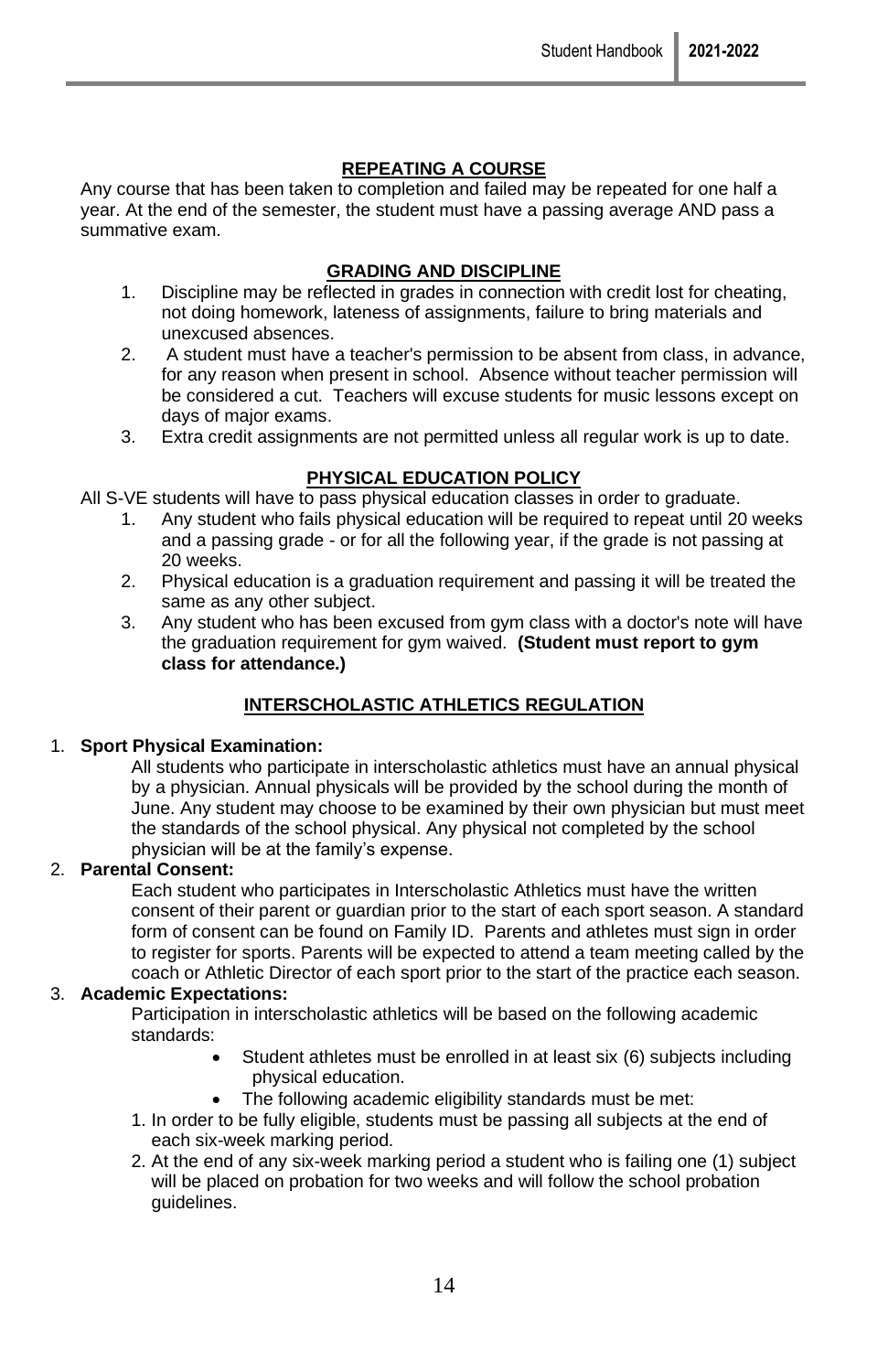\*\* At the end of the two weeks, if the student is not passing the subject, the probationary period will be extended to the full six week marking period and the student must attend an after-school study hall or face ineligibility.

- 3. At the end of any six-week marking period, a student who is failing two (2) or more subjects will be ineligible to participate in any interscholastic athletic contest for a minimum period of 2 weeks from the effective date of the Eligibility List. If the student attends the after school athletic study hall during the ineligibility time period, the student may participate in contests as long as the student follows all guidelines for the athletic study hall.
- 4. It will be the requirement for each ineligible student to complete the appropriate form to document their progress to determine eligibility. This form can be acquired in the main office and must be completed.
- 5. Students ineligible for an entire sports season will not receive credit for that sport. *All ineligibility begins the first Wednesday after the end of the marking period.*

# 4. **Behavior Expectations:**

- Students who participate in interscholastic athletics must:
- 1. *Demonstrate good citizenship* -This shall include following all established rules of the school. Violation of the rules, resulting in the following punishments shall also affect participation in athletic contests in the following manner:
	- A. Detention 1<sup>st</sup> and 2<sup>nd</sup> offense: coach's discretion.
	- B. Detention 3<sup>"</sup> offense: loss of one contest.
	- C. In school suspension (half or full day): loss of one contest.<br>D. Out of school suspension: loss of all contests during time of
	- Out of school suspension: loss of all contests during time of suspension in addition to the loss of one contest upon return to school.
	- 2. *Attend School*  Athletes are required to attend school to be eligible to participate in an athletic event unless they are excused for a reason specified in policy section 5280-R - Interscholastic Athletics Regulations. It is expected that students be in attendance for at least half the day (11:30 a.m.) with an excused reason to participate in practice or a contest.
	- 3. *Follow all training rules* It is expected that all members of interscholastic athletic teams will abide by all training rules established by the coaching staff for that sport.
	- 4. *Attend all practices and games* It is the responsibility of the student to notify the coach if they cannot make practice. Unexcused absences from practice or contests will result in loss of playing time at the next scheduled contest.
		- A. Students who choose to quit a sport before the end of the season must present written parental permission to the coach.
			- **Without formal approval from the Athletic Director and Building Administrator, any student quitting a team after the season begins will be ineligible to participate in the next sport season.**
	- 5. *Use school transportation* A student who fails to do so will be suspended from the practice or contest. The only exception will be when prior written arrangements have been made between the athlete, parents or guardians, and the coach. Permission may be granted by the coach for a student to ride home from a scheduled away contest with his or her parents if written permission is granted by the parents.
	- 6. *Provide proper care for equipment issued -* All equipment issued by the school must be returned in acceptable condition at the end of the sport season. It is the responsibility of the student to keep the equipment secure from loss. Failure to return equipment will result in a charge to the student and his/her family.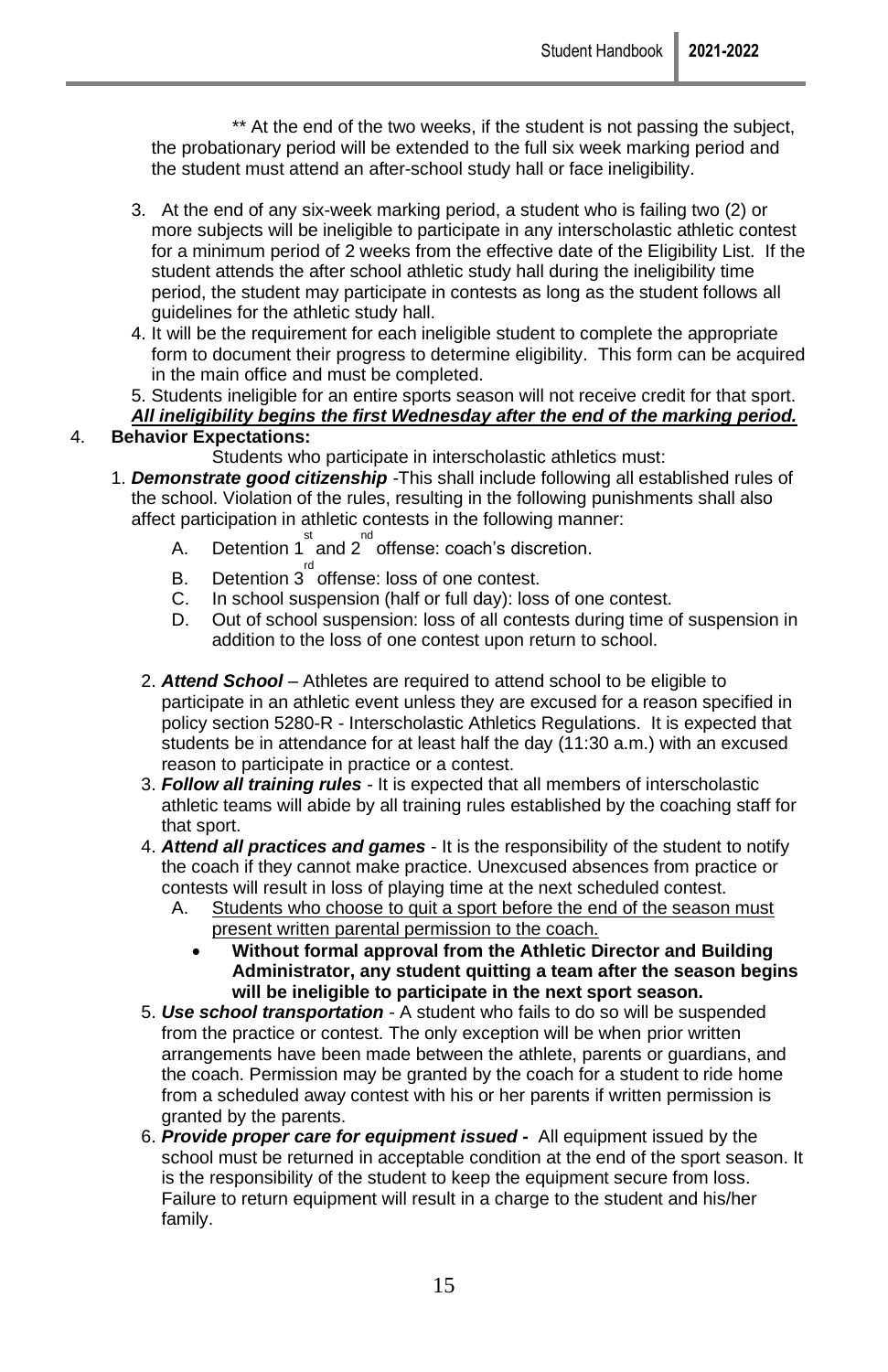- 7. *End a season in good standing* A student who has been removed from a team or who does not end the season in good standing, will not receive credit for participation in that sport and will be ineligible for any awards or participation in any recognition program.
- 8. *Curfews***:** Athletes are expected to abide by the following guidelines:
	- Sunday to Thursday: 11 p.m.
	- Friday and Saturday: 1 a.m.
	- Any night before a contest: 10 p.m.

#### 5. **Substance Abuse:**

In addition to any penalties established by other policies of the school, participants in interscholastic athletics shall be subject to the following loss of participation for any possession<sup>+</sup> , consumption, distribution, exchange, or sale of alcohol, tobacco products or simulations of, or controlled substances, prescription, or over the counter drugs, and paraphernalia, *regardless of the time or location*:

- 1 st offense: **a MINIMUM contest ineligibility\* of** 20% of entire scheduled contests for that season.\*\*
- 2<sup>nd</sup> offense: **a MINIMUM contest ineligibility\* of 40%** of entire scheduled contests for that season.\*\*
- 3<sup>d</sup> offense: may be a **MINIMUM contest ineligibility\* of 1 year, pending an administrative review.**

\*\* Any decimal of a game suspension will result in a full contest suspension. For example, 20% of a season with 16 scheduled regular season games results in a 3.2 game suspension which in actuality will be a 4-game suspension. Disciplinary measures will continue into the next complete interscholastic season in which the student-athlete participates. Example scenario is athlete A receives a first infraction with one game left in the football season. 20% of a 9-season game is 1.8 games. Athlete A would sit the final game of the football season. They only have been disciplined for half of the 20% penalty. The remaining 10% would be incurred during the basketball season. The basketball season has 20 games. Athlete A would be suspended for the first two (2) contests of the basketball season (10% of the basketball season) to make up the remaining 10% from football season.

- Offenses will accumulate for the duration of the student's high school athletic years (all JV and Varsity seasons).
- **Contest ineligibility** the student may participate in practices and will remain part of the team. However, he/she may not participate in contests but, will be required to be in attendance on the bench in street clothes. Contest ineligibility begins when student returns to school after school suspension.
- **Possession:** could include, but not limited to: having on your person, bags and purses, book bags, backpacks, lockers, sports bags, and having on your person in pictures.

#### \*\*\*\* Being in attendance with others who are violating the above rules **privately or in a social gatherings may constitute violation of the rules dependent on the outcome of an administrative investigation.\*\*\*\***

▪ Any athlete in violation of the substance abuse policy may not be eligible to receive an end of the year award.

#### 6. **Sportsmanship**:

Spencer-Van Etten athletic teams host and visit numerous schools throughout the school year. In many cases the only opinion formed of the Spencer-Van Etten Schools and its students is based upon the impression made by our athletic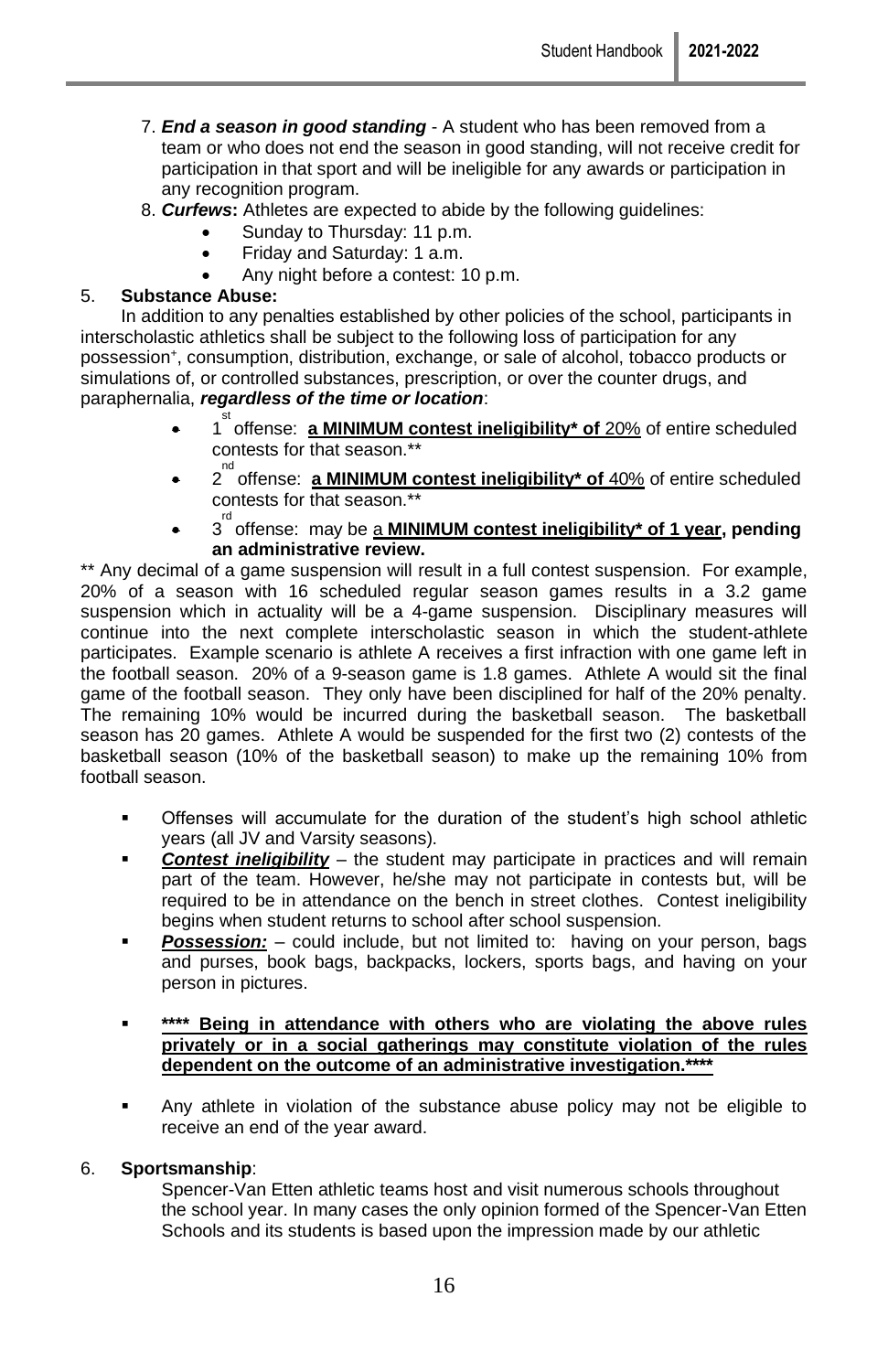teams. Athletes dressing neatly, showing good sportsmanship, respecting other schools' facilities and equipment, demonstrating good manners and acceptable language will present a positive image to other schools. Each athlete is responsible for living up to those expectations as they are participating as representatives of Spencer-Van Etten Schools.

- 1. The sportsmanship of athletes is measured by their:
	- A. Speech and actions on the street or about the school of the town their team visits; or when at home, their hospitality toward the visitors;
	- B. Responsible conduct in the dressing room;
	- C. Respect for the property of the school of their opponents;
	- D. Respectful attitude toward officials and their decisions;<br>E. Courteous attitude toward the opposing players:
	- E. Courteous attitude toward the opposing players;
	- F. Cooperation with their teammates;<br>G. Courage and fair-mindedness in de
	- Courage and fair-mindedness in defeat;
	- H. Modesty in victory;
	- I. Self-restraint in language on and off the field of play;
- 2. Student athletes in violation of these standards will be withheld from participation in contest by the coach, athletic director or principal. Repeated violations may result in removal from the team.
- 3. Removal from a contest for *unsportsmanlike* conduct as defined by Section IV will result in suspension from the next contest.

#### 7. **INSURANCE INFORMATION FOR PARENTS....PLEASE READ CAREFULLY:**  S-VE provides supplemental insurance:

#### **The steps to submit a claim are as follows:**

- 1. Students report injury to coach or school nurse and an accident report is filed.
- 2. The school nurse notifies the insurance company of possible impending claim.
- 3. Doctor and hospital bills are submitted to parent's insurance.
- 4. After final settlement is made by parent's insurance, if there is still a balance due, the claim is then submitted to the supplemental insurance.

#### **To turn in a claim the following items must be submitted**:

- 1. Completed claim form
- 2. Copies of itemized bills
- 3. Copies of what has been paid or rejected

In conclusion, we must again emphasize that the school insurance is **ONLY SUPPLEMENTAL**. Parents are expected to carry family insurance coverage on your child.

### 8. **SOCIAL MEDIA – HAZING – BULLYING:**

- Using social media like Facebook, Twitter, Instagram, Snap Chat, or the like to criticize or berate teammates, coaches, other players, game officials, opponents, or other school personnel may lead to consequences including, but not limited to, suspension from practice and/or games, or even dismissal from the team.
- Hazing athletes by teammates or by coaches is not allowed. Any actions that are deemed as hazing will receive an appropriate consequence based on administrative discretion.
- Bullying is not tolerated. All reports of bullying, whether in school, in practice, or in a game will be investigated by the administration. Appropriate consequences will be administered accordingly.

### **NATIONAL HONOR SOCIETY**

Membership in the National Honor Society is an honor bestowed upon a student. Membership is granted only to those students selected by the Faculty Council after review of their Student Activity Information Forms. Membership in the NHS is both an honor and a responsibility. Students selected for membership are expected to continue to demonstrate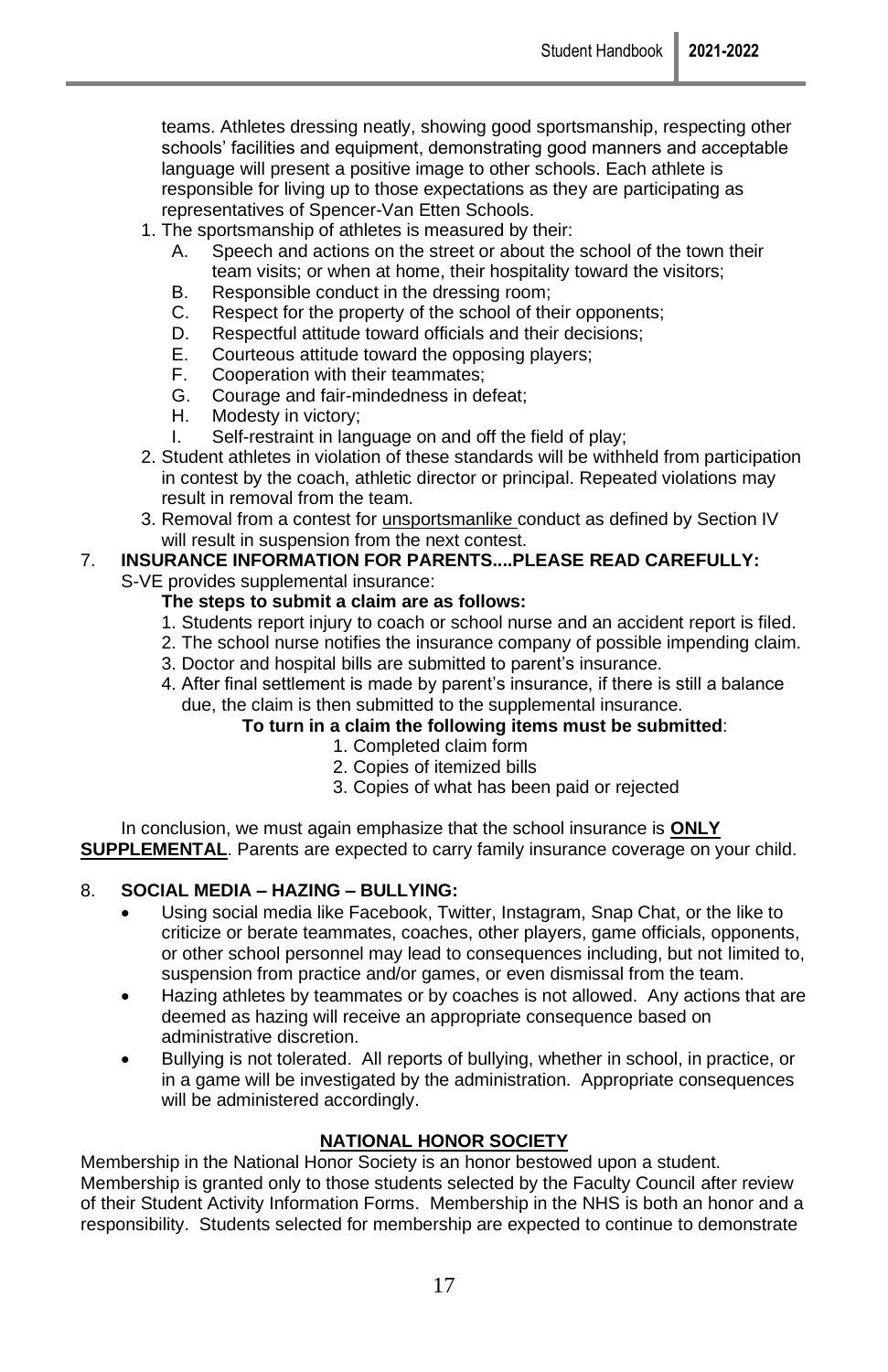the qualities of **scholarship, service, leadership, and character** used as the basis for their selection.

### **COMPLAINTS AND GRIEVANCES**

The Board of Education believes it necessary that students be made aware of the behavior that is expected as outlined in school district policy on school conduct and discipline. They shall also be given an opportunity to be heard on complaints and grievances they may have.

A student filing a complaint or grievance alleging that there is an action affecting them which is prohibited by Title IX and/or Section 504 of the Rehabilitation Act shall be provided with information regarding the prompt and equitable resolution of the complaint or grievance. Furthermore, a student shall have the right to present complaints and grievances in accordance with the procedure free from coercion, interference, restraint, discrimination or reprisal.

Building Principals are responsible for ensuring that appeal procedures are incorporated into discipline codes, explained to all students, and provided to all parents on an annual basis. A copy of this regulation must be posted in every school.

Individual complaints and grievances shall be handled in accordance with the following guidelines:

- 1. For informal conciliation, students should confer with the appropriate teacher or school personnel to achieve prompt resolution. Students may appeal to the highest authority in the school building, i.e., the Building Principal, who has the final determination on all such matters.
- 2. For resolution of matters where appeal procedures are prescribed by statute, i.e., student suspensions, the prescribed course of action will be followed.
- 3. On issues affecting the student body, students may address the student government or student council in order to resolve such matters. Students may be afforded a conference with the Building Principal in accordance with the rules and procedures established by the student government.
- 4. The resolution of student complaints alleging any action prohibited by Title IX and/or Section 504 of the Rehabilitation Act shall be dealt with through the Special Projects Coordinator's office.

### **EQUAL OPPORTUNITY**

The Board of Education, its officers and employees, shall not discriminate against any student, employee, or applicant on the basis of race, color, creed, weight, national origin, ethnic group, religion, religious practice, gender, sexual orientation, sex or disability.

This policy of nondiscrimination includes access by students to educational programs, counseling services for students, course offerings and student activities, recruitment and appointment of employees and employment pay, benefits, advancement and/or terminations.

### **SEXUAL HARASSMENT**

Spencer-Van Etten Central School District is committed to maintaining an environment free from sexual harassment, which includes protection of sexual orientation. All complaints or information about suspected sexual harassment will be investigated, whether that information was reported in verbal or written form. Investigations will be conducted in a timely manner and will be confidential to the extent possible. Sexual harassment is not only prohibited by Spencer-Van Etten Central School District, but it is also prohibited by state,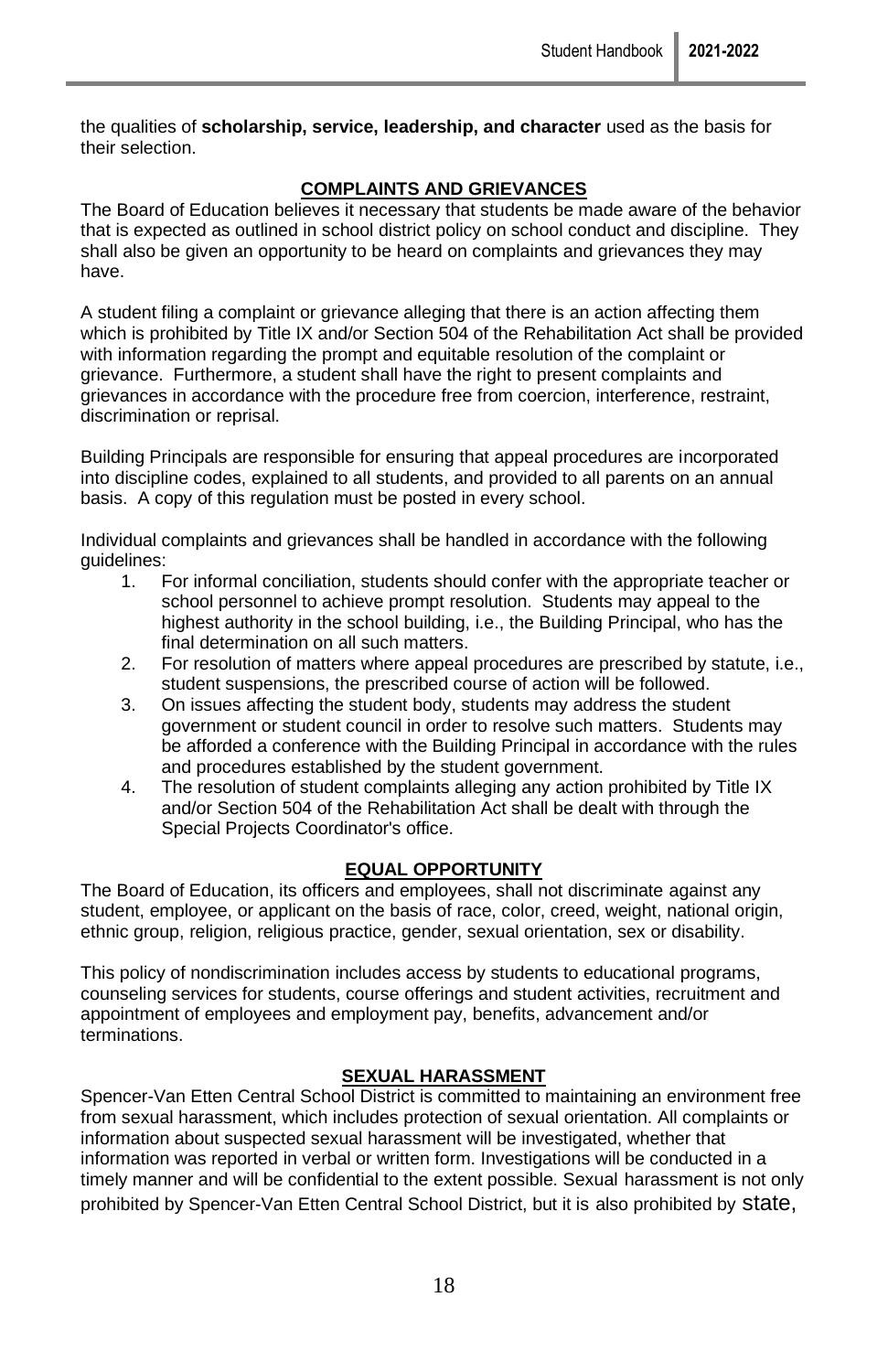federal, and, where applicable, local law. The full district policy can be found on our website. Please refer to Board Policy 0110 [\(www.svecsd.org\)](http://www.svecsd.org/).

### **CODE OF CONDUCT Summary**

The Board of Education is committed to providing a **safe and orderly school environment** where students may receive, and district personnel may deliver quality educational services without disruption or interference. Responsible behavior by students, teachers, other district personnel, parents and other visitors is essential to achieving this goal.

The district has a long-standing set of expectations for conduct on school property and at school functions. These expectations are based on the principles of civility, mutual respect, citizenship, character, tolerance, honesty and integrity.

The Board recognizes the need to clearly define these expectations for acceptable conduct on school property, identify the possible consequences of unacceptable conduct, and to ensure that discipline, when necessary, is administered promptly and fairly. To this end, the Board adopts this code of conduct ("code").

Unless otherwise indicated, this code applies to all students, school personnel, parents and other visitors when on school property or attending a school function.

#### A. Student Rights

#### **STUDENT RIGHTS AND RESPONSIBILITIES**

The district is committed to safeguarding the rights given to all students under local state and federal law. In addition, to promote a safe, healthy, orderly and civil school environment, all district students have the right to:

- 1. Take part in all district activities on an equal basis regardless of race, color, creed, national origin, religion, gender or sexual orientation or disability unless suspended from instruction and participation for legally sufficient cause.
- 2. Present their version of the relevant events to school personnel authorized to impose a disciplinary penalty in connection with the imposition of the penalty.
- 3. Access school rules and, when necessary, receive an explanation of those rules from school personnel.
- 4. Not submit to a survey, analysis, or evaluation that reveals information concerning:
	- a. political affiliations;
	- b. mental and psychological problems potentially embarrassing to the student or his or her family;
	- c. sexual behavior and attitudes;
	- d. illegal, antisocial self-incriminating and demeaning behavior,
	- e. critical appraisals of other individuals with whom respondents have close family relationship;
	- f. legally recognized privileged and comparable relationships, such as those of lawyers, physicians and ministers; or
	- g. income (other than required by law to determine eligibility for participation in a program or for receiving financial assistance under such program) without the prior consent of the student, if over 18 years of age, or without the prior written consent of the parent/guardian for those students under 18 years of age.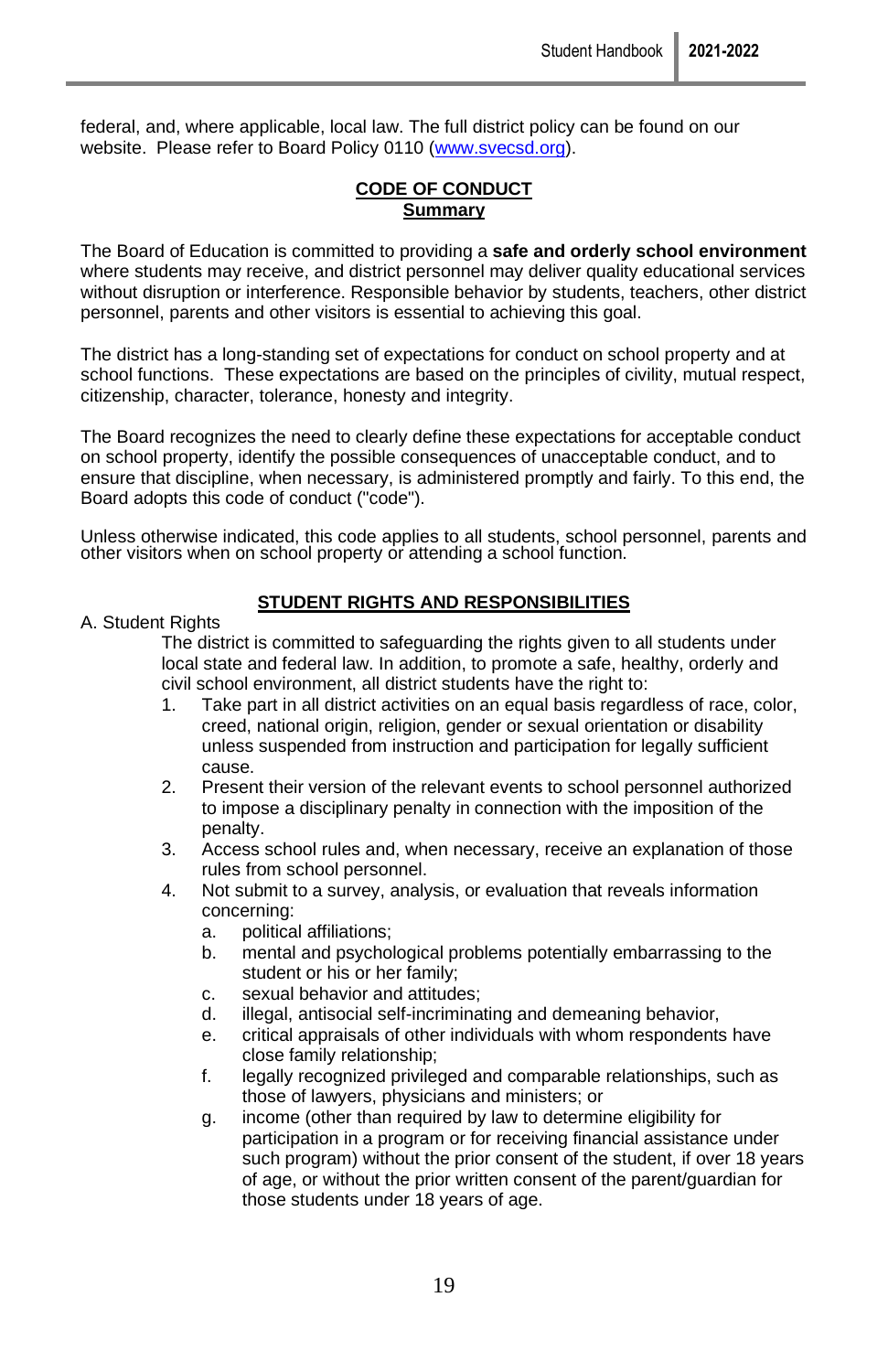However, such survey, analysis or evaluation may be conducted on a voluntary basis, provided that the student and his or her parent/guardian have been notified of their rights and of their right to inspect all materials related to the above. All instructional material, including teachers' manuals, films, tapes, or other supplementary instructional material to be used shall be available for inspection by the parents or guardians of the children.

#### B. Student Responsibilities

All district students have the responsibility to:

- 1. Contribute to maintaining a safe and orderly school environment that is conducive to learning and to show respect to other persons and to property.
- 2. Be familiar with and abide by all district policies, rules and regulations dealing with student conduct.
- 3. Attend school every day unless they are legally excused and be in class, on time, and prepared to learn.
- 4. Work to the best of their ability in all academic and extracurricular pursuits and strive toward their highest level of achievement possible.
- 5. React to direction given by teachers, administrators and other school personnel in a respectful, positive manner.
- 6. Work to develop mechanisms to control their anger.
- 7. Ask questions when they do not understand.
- 8. Seek help in solving problems that might lead to discipline.
- 9. Dress appropriately for school and school functions.
- 10. Accept responsibility for their actions.
- 11. Conduct themselves as representatives of the district when participating in or attending school-sponsored extracurricular events and to hold themselves to the highest standards of conduct, demeanor, and sportsmanship.

### **STUDENT DRESS CODE**

All students are expected to give proper attention to personal cleanliness and to dress appropriately for school and school functions. A student's dress, grooming and appearance, including hair style/color, jewelry, make-up, and nails, shall:

- 1. Be safe, appropriate and not disrupt or interfere with the educational process.
- 2. Recognize that extremely brief garments such as bare midriffs and see-through garments are not appropriate. Under garments may not show in any way.
	- a. *The general guideline for appropriate dress is the showing of no breasts, belly or buttocks.*
- 3. Ensure that underwear is completely obscured with outer clothing.
- 4. Include footwear at all times. Footwear that is a safety hazard will not be allowed.
- 5. Not include the wearing of hats (including hoods) in the building except for a medical or religious purpose.
- 6. Not include items that are vulgar, obscene, libelous, or denigrate others on account of race, color, religion, creed, national origin, gender, sexual orientation or disability.
- 7. Not promote and/or endorse the use of alcohol, tobacco or illegal drugs and/or encourage other illegal or violent activities.

Students who violate the student dress code shall be required to modify their appearance by covering, removing or replacing the inappropriate article with an acceptable item. Any student who refuses to do so shall be subject to disciplinary action.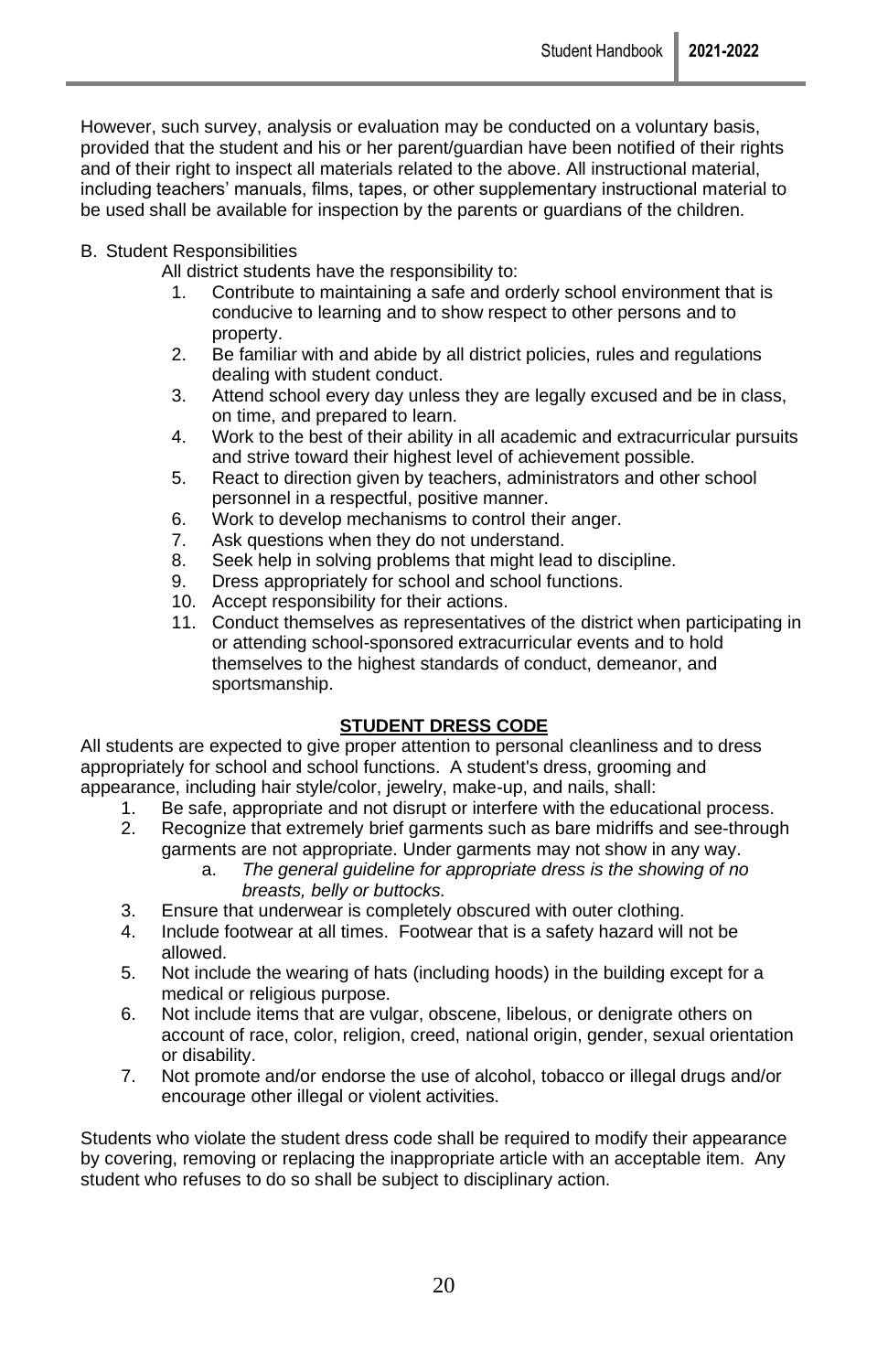### **PROHIBITED STUDENT CONDUCT**

The Board of Education expects all students to conduct themselves in an appropriate and civil manner, with proper regard for the rights and welfare of other students, district personnel and other members of the school community, and for the care of school facilities and equipment.

Students may be subject to disciplinary action, up to and including out of school suspension, when they:

- A. Engage in conduct that is disorderly. Examples of disorderly conduct include:
	- 1. Running in hallways.
	- 2. Making unreasonable noise.
	- 3. Using language or gestures that are profane, lewd, vulgar or abusive.
	- 4. Obstructing vehicular or pedestrian traffic.
	- 5. Engaging in any willful act which disrupts the normal operation of the school community.
	- 6. Trespassing. Students are not permitted in any school building, other than the one they regularly attend, without permission from the administrator in charge of the building.
	- 7. Computer/electronic communications misuse, including any unauthorized use of computers, software, or internet/intranet account; accessing inappropriate websites; or any other violation of the district's acceptable use policy.
- B. Engage in conduct that is insubordinate. Examples of insubordinate conduct include:
	- 1. Failing to comply with the reasonable directions of teachers, school administrators or other school employees in charge of students or otherwise demonstrating disrespect.
	- 2. Lateness, missing or leaving school without permission.
	- 3. Skipping detention.
- C. Engage in conduct that is disruptive. Examples of disruptive conduct include:
	- 1. Failing to comply with the reasonable directions of teachers, school administrators or other school personnel in charge of students.
	- 2. Falsely reporting incidents.
- D. Engage in conduct that is violent. Examples of violent conduct include:
	- 1. Committing an act of violence (such as hitting, kicking, punching, and scratching) upon a teacher, administrator, other school employee, student, or any other person lawfully on school property or attempting to do so.
	- 2. Possessing a weapon.
	- 3. Displaying what appears to be a weapon.
	- 4. Threatening to use any weapon.
	- 5. Intentionally damaging or destroying including graffiti or arson, the personal property of a student, teacher, administrator, other district employee or any person lawfully on school property.
	- 6. Intentionally damaging or destroying school district property.
- E. Engage in any conduct that endangers the safety, morals, health or welfare of others. Examples of such conduct include:
	- 1. Lying to school personnel.
	- 2. Stealing the property of other students, school personnel or any other person lawfully on school property or attending a school function.
	- 3. Defamation, which includes making false or unprivileged statements or representations about an individual or identifiable group of individuals that harm the reputation of the person or the identifiable group by demeaning them.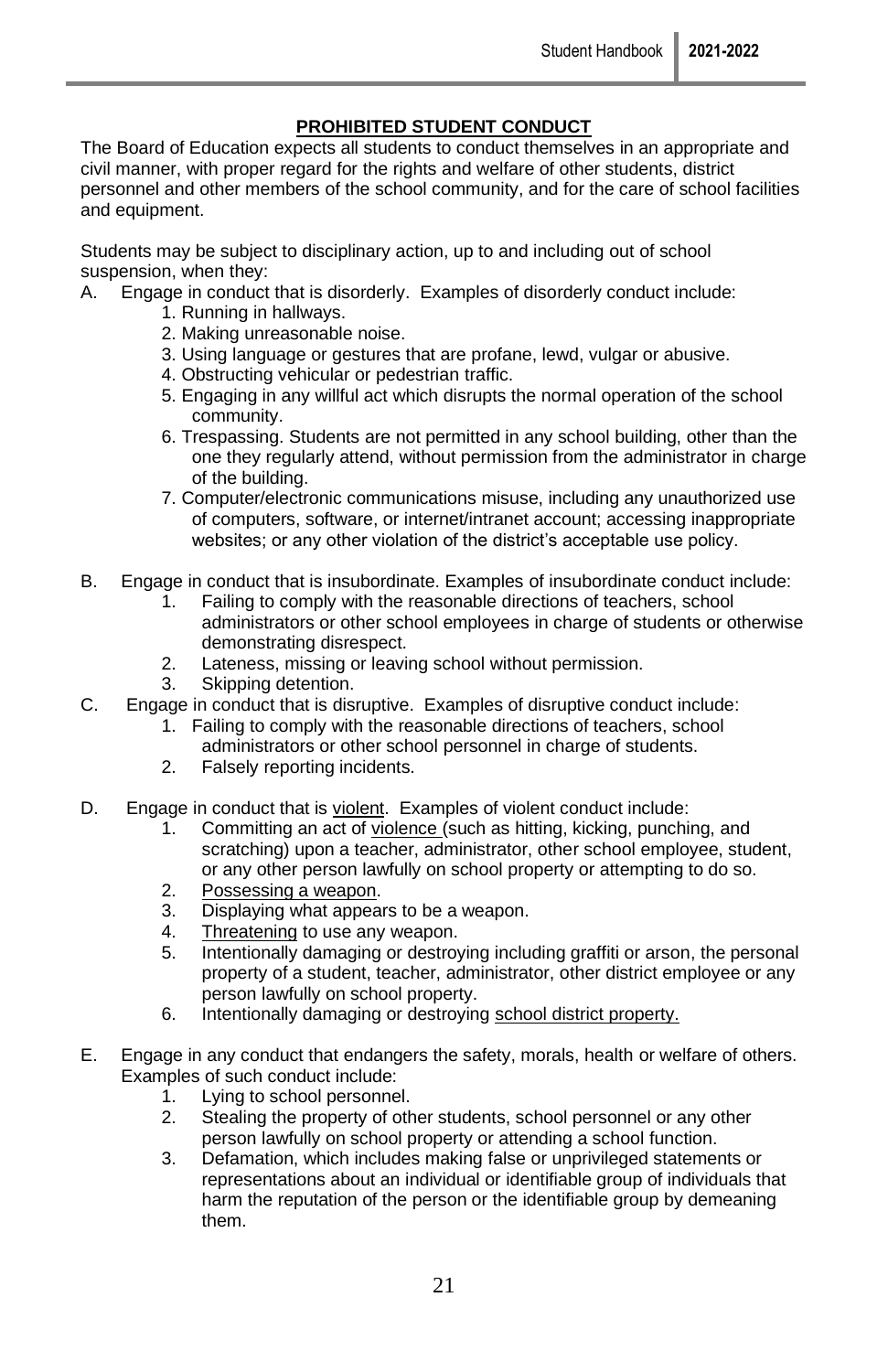- 4. Discrimination, which includes the use of race, color, creed, weight, national origin, ethnic group, religion, religious practice, gender, sexual orientation, sex or disability as a basis for treating another in a negative manner.
- 5. Harassment, which includes a sufficiently severe action or persistent pervasive pattern of actions or statements directed at an identifiable individual or group which are intended to be, or which a reasonable person would perceive as ridiculing or demeaning.
- 6. Intimidation, which includes engaging in actions or statements that put an individual in fear of bodily harm.
- 7. Hazing, which includes any intentional or reckless act directed against another for the purpose of initiation into, affiliating with or maintaining membership in any school sponsored activity, organization, club or team.
- 8. Selling, using or possessing obscene material.
- 9. Using vulgar or abusive language, cursing or swearing.
- 10. Distributing, possessing, selling, smoking or using a cigarette, cigar, pipe, chewing or smokeless tobacco, vaping, electronic cigarettes or any simulation of the above.
- 11. Possessing, consuming, selling, distributing or exchanging alcoholic beverages or illegal substances, or being under the influence of either.
- 12. Inappropriately using, possessing of, or sharing prescription, over-thecounter drugs, or drug paraphernalia.
- 13. Gambling.
- 14. Indecent exposure, that is, exposure to sight of the private parts of the body in a lewd or indecent manner.
- 15. Initiating a report warning of fire or other catastrophe without valid cause, misuse of 911, or discharging a fire extinguisher.
- F. Engage in misconduct while on a school bus. It is crucial for students to behave appropriately while riding on district buses, to ensure their safety and that of other passengers and to avoid distracting the bus driver. Students are required to conduct themselves on the bus in a manner consistent with established standards for classroom behavior. Excessive noise, pushing, shoving and fighting will not be tolerated.
- G. Engage in any form of academic misconduct. Examples of academic misconduct include plagiarism, cheating, copying, altering records or assisting others in any of these actions.

Plagiarism Policy Spencer-Van Etten High School

Spencer-Van Etten High School expects all students to abide by ethical academic standards. Plagiarism - presenting the work, ideas, or opinions of someone else without properly crediting the source - is a serious offense and is dealt with severely. English teachers will inform all students about plagiarism, how to avoid it, and what consequences are imposed. *A little plagiarism is still plagiarism*.

Plagiarism is not the same as cooperation or collaboration. Many teachers expect, even encourage, students to work on assignments collectively. This is acceptable, as long as whose work is being presented is clearly conveyed.

• *Collaboration* is working together, with permission, in a joint intellectual effort. This means that all members of a group contribute to the creation of a single product, i.e. a paragraph response to a question, a PowerPoint presentation, etc. This differs from asking for and receiving help from someone in that, for example, two students working on the same assignment who help each other will produce two distinctly different products.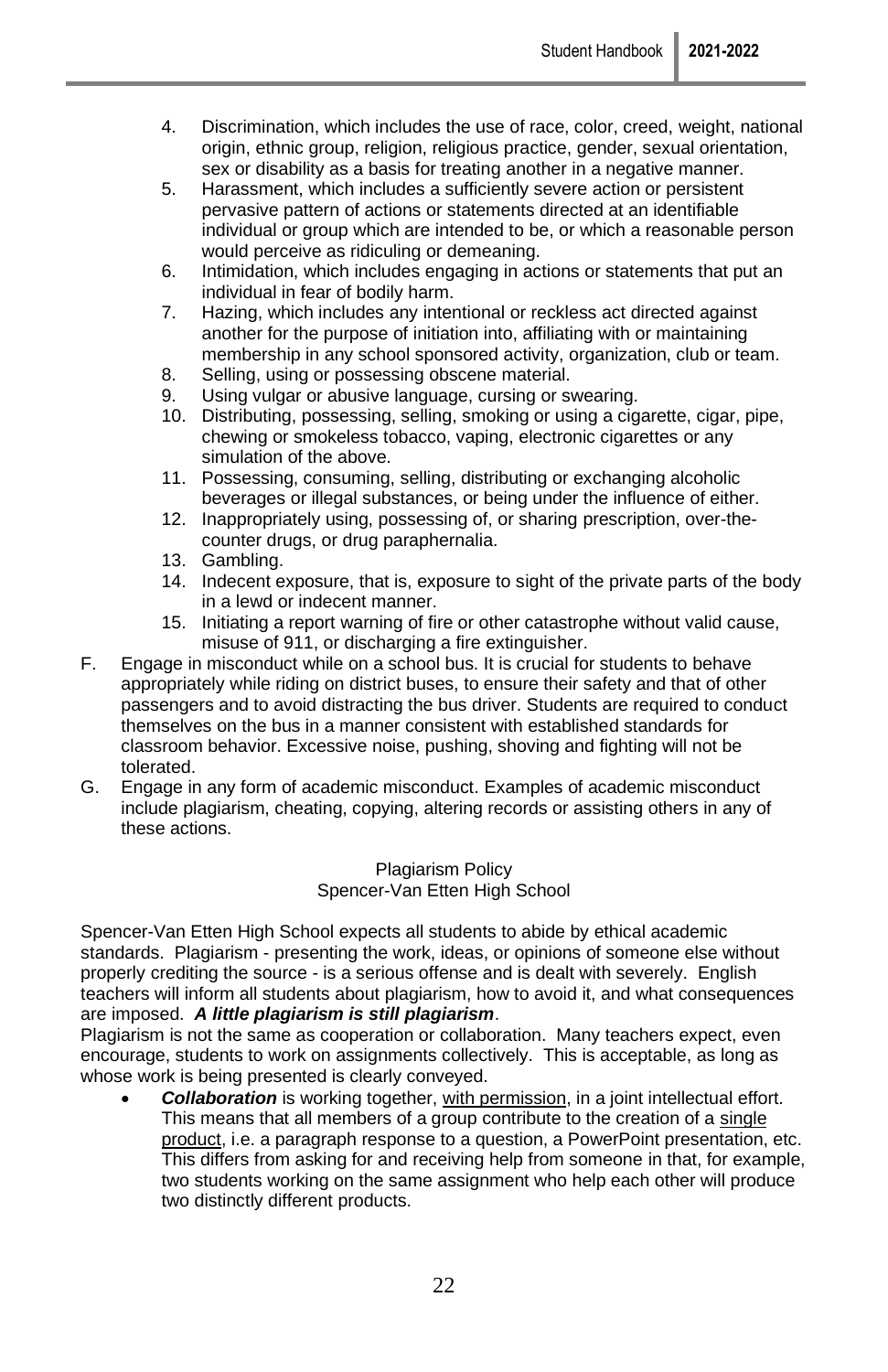- **Cheating** includes, but is not limited to, copying or giving a completed assignment to a student to be copied (unless explicitly permitted by the teacher). Thus, plagiarism is a form of cheating.
- **Plagiarism** is an act of literary theft, to steal ideas or words and pass them off as one's own. When you use someone else's words, you must put quotation marks around them and give the writer or speaker credit by citing the source. Even if you revise or paraphrase the words of someone else, if you use another person's ideas you must cite the source. There are correct formats for citation, which are taught in all English classes.

Some Internet users believe that anything available online is public domain. This is not true. Ideas belong to those who create and articulate them. To use someone else's words or ideas without giving credit to the originator is stealing.

Students found to have engaged in plagiarism shall be subject to disciplinary as well as academic penalties. Possible consequences include, but are not limited to:

- ➢ Teacher/student conference
- ➢ Documentation in student record, potentially permanent
- ➢ Notification of parent, administrator, and counselor
- ➢ Grade penalty on assignment
- ➢ Lunch detention
- ➢ Loss of c-pass
- ➢ Parent, administrator, counselor, and teacher conference with student
- ➢ Removal from honors program, which includes AP and college English courses
- ➢ In-school suspension
- $\triangleright$  Suspension or dismissal from extra-curricular activities, including social events, clubs, athletics, National Honor Society, and student government offices
- ➢ Out-of-school suspension
- ➢ Course failure

(Adapted from Academic Integrity Policy - John F. Kennedy High School)

#### **BOTTOM LINE BEHAVIORS**

- **Possession of a weapon or potentially dangerous item.**
- **Physical aggression.**
- **Use/possession/sale/gift of drugs (including alcohol and tobacco) and or paraphernalia.**
- **Inappropriately using or sharing prescription or over the counter drugs.**
- **Leaving school property without permission.**
- **Using threatening, vulgar or abusive language which is meant to incite another person.**
- **Sexual harassment (verbal, physical, or visual).**
- **Any other behavior/action that causes a clear or present danger to the health and or safety of self or others.**

### **REPORTING VIOLATIONS**

All students are expected to promptly report violations of the code of conduct to a teacher, guidance counselor, the Building Principal or his or her designee.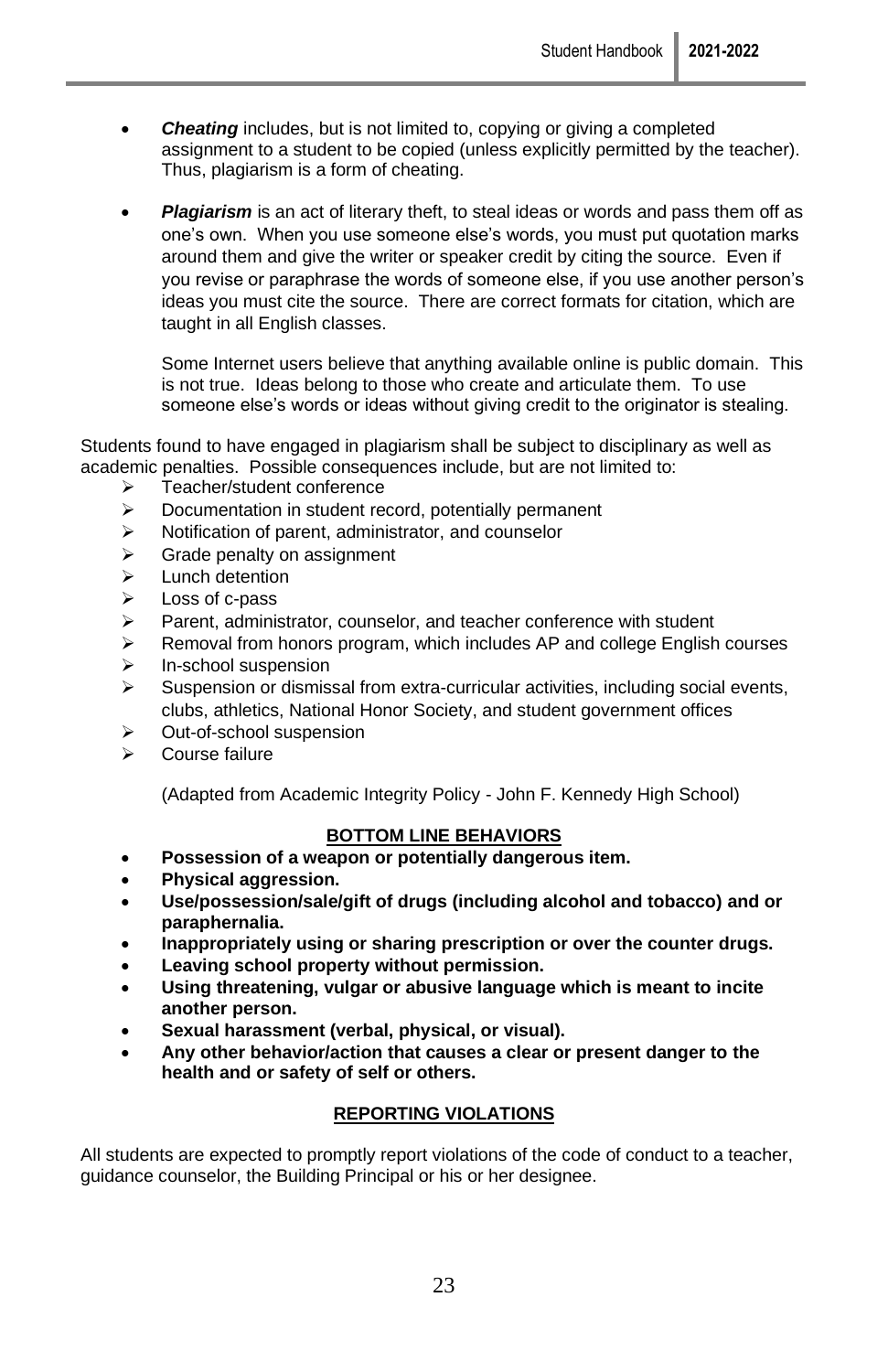The Principal or his/her designee must notify the appropriate local law enforcement agency of those code violations that constitute a crime and substantially affect the order or security of a school as soon as practical.

### **DISCIPLINARY PENALTIES, PROCEDURES AND REFERRALS**

Disciplinary action, when necessary, will be **firm, fair and consistent** so as to be the most effective in changing student behavior. In determining the appropriate disciplinary action, school personnel authorized to impose disciplinary penalties will consider the following:

- 1. The student's age.
- 2. The nature of the offense and the circumstances which led to the offense.
- 3. The student's prior disciplinary record.
- 4. The effectiveness of other forms of discipline.
- 5. Information from parents, teachers and/or others, as appropriate.
- 6. Other extenuating circumstances.

As a general rule, discipline will be progressive. This means that a student's first violation will usually merit a lighter penalty than subsequent violations.

If the conduct of a student is related to a disability or suspected disability, the student shall be referred to the Committee on Special Education and discipline, if warranted, shall be administered consistent with the separate requirements of this code of conduct for disciplining students with a disability or presumed to have a disability. A student identified as having a disability shall not be disciplined for behavior related to his/her disability.

A. Penalties/Resolutions

Students who are found to have violated the district's code of conduct may be subject to the following penalties and/or resolutions, either alone or in combination.

- Oral warning
- Written warning
- Written notification to parent
- Parent contact by phone
- **Detention**
- In-school detention
- Suspension from transportation
- Suspension from athletic participation
- Suspension from social or extracurricular activities
- Suspension of other privileges
- In-school suspension
- Removal from classroom by teacher
- Short-term (five days or less) suspension from school
- Long-term (more than five days) suspension from school
- Permanent suspension from school (Superintendent Hearing)
- Counseling
- Peer mediation
- C-Pass Review Committee
- Time out
- Referral to appropriate outside agencies (court, probation, DSS)
- Parent Conference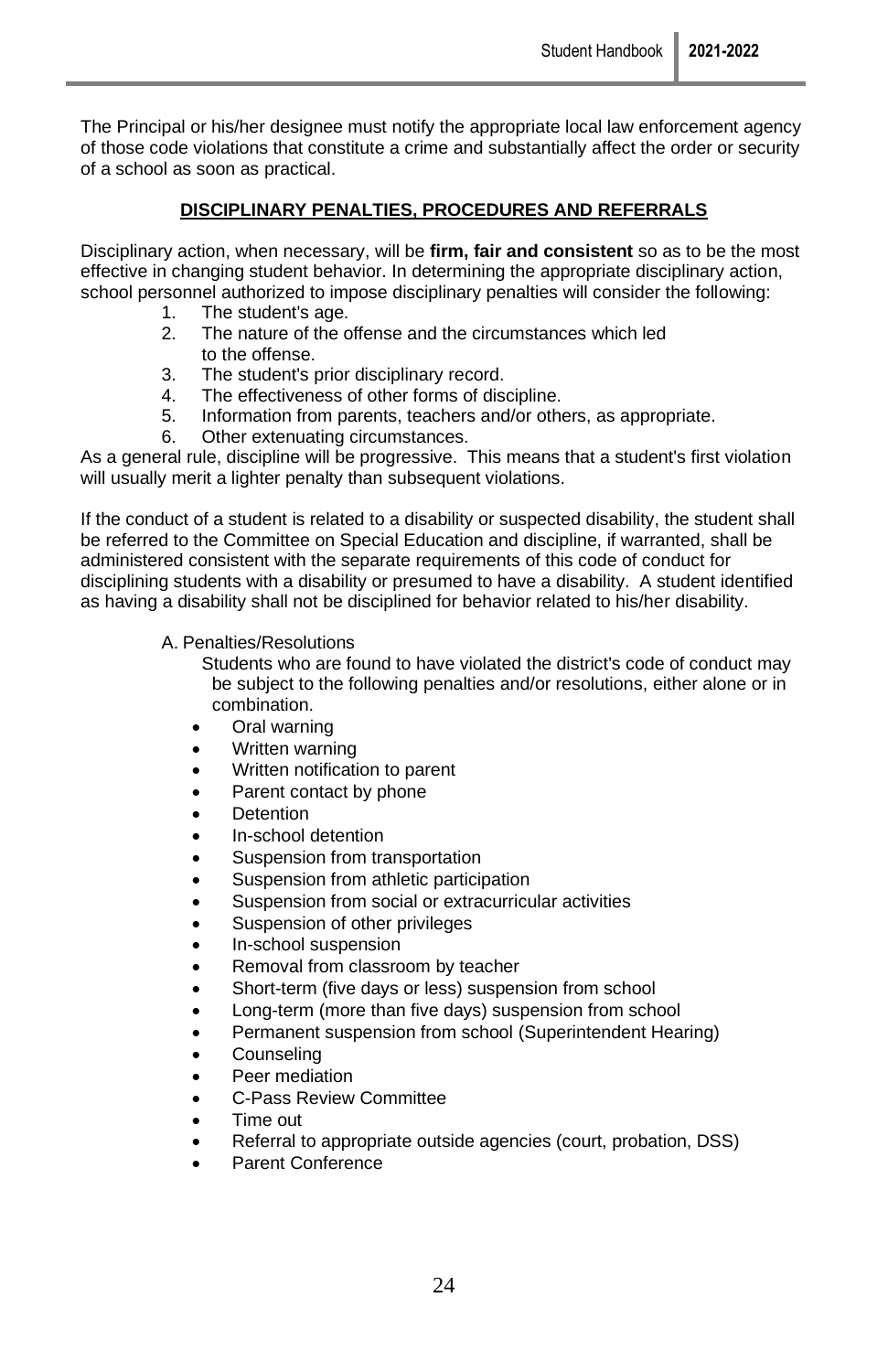#### B. Procedures

The amount of due process a student is entitled to receive before a penalty is imposed depends on the penalty being imposed. In all cases, regardless of the penalty imposed, the school personnel authorized to impose the penalty must inform the student of the alleged misconduct and must investigate, to the extent necessary, the facts surrounding the alleged misconduct. All students will have an opportunity to present their version of the facts to the school personnel imposing the disciplinary penalty in connection with the imposition of the penalty.

### **DISCIPLINE OF STUDENTS WITH DISABILITIES**

The Board recognizes that it may be necessary to suspend, remove or otherwise discipline students with disabilities to address disruptive or problem behavior. The Board also recognizes that students with disabilities enjoy certain procedural protections whenever school authorities intend to impose discipline upon them. The Board is committed to ensuring that the procedures followed for suspending, removing or otherwise disciplining students with disabilities are consistent with the procedural safeguards required by applicable laws and regulations.

This code of conduct affords students with disabilities subject to disciplinary action no greater or lesser rights than those expressly afforded by applicable federal and state law and regulations.

### **CORPORAL PUNISHMENT**

Corporal punishment is any act of physical force upon a student for the purpose of punishing that student. Corporal punishment of any student by any district employee is strictly forbidden.

However, in situations where alternative procedures and methods that do not involve the use of physical force cannot reasonably be used, reasonable physical force may be used to:

- 1. Protect oneself, another student, teacher or any other person from physical iniurv.
- 2. Protect the property of the school or others.
- 3. Restrain or remove a student whose behavior interferes with the orderly exercise and performance of school district functions, powers and duties, if that student has refused to refrain from further disruptive acts.

### **STUDENT SEARCHES AND INTERVIEWS**

The Board of Education is committed to ensuring an atmosphere on school property and at school functions that is safe and orderly. To achieve this kind of environment, any school official authorized to impose a disciplinary penalty on a student may question a student about an alleged violation of law or the district code of conduct. In addition, the Board authorizes searches of students and their belongings if the authorized school official has reasonable suspicion to believe that the search will result in evidence that the student violated the law or the district code of conduct.

The rules in this code of conduct regarding searches of students and their belongings do not apply to student lockers, desks and other school storage places. Students have no reasonable expectation of privacy with respect to these places and school officials retain complete control over them. This means that student lockers, desks and other school storage places may be subject to search at any time by school officials, without prior notice to students and without their consent.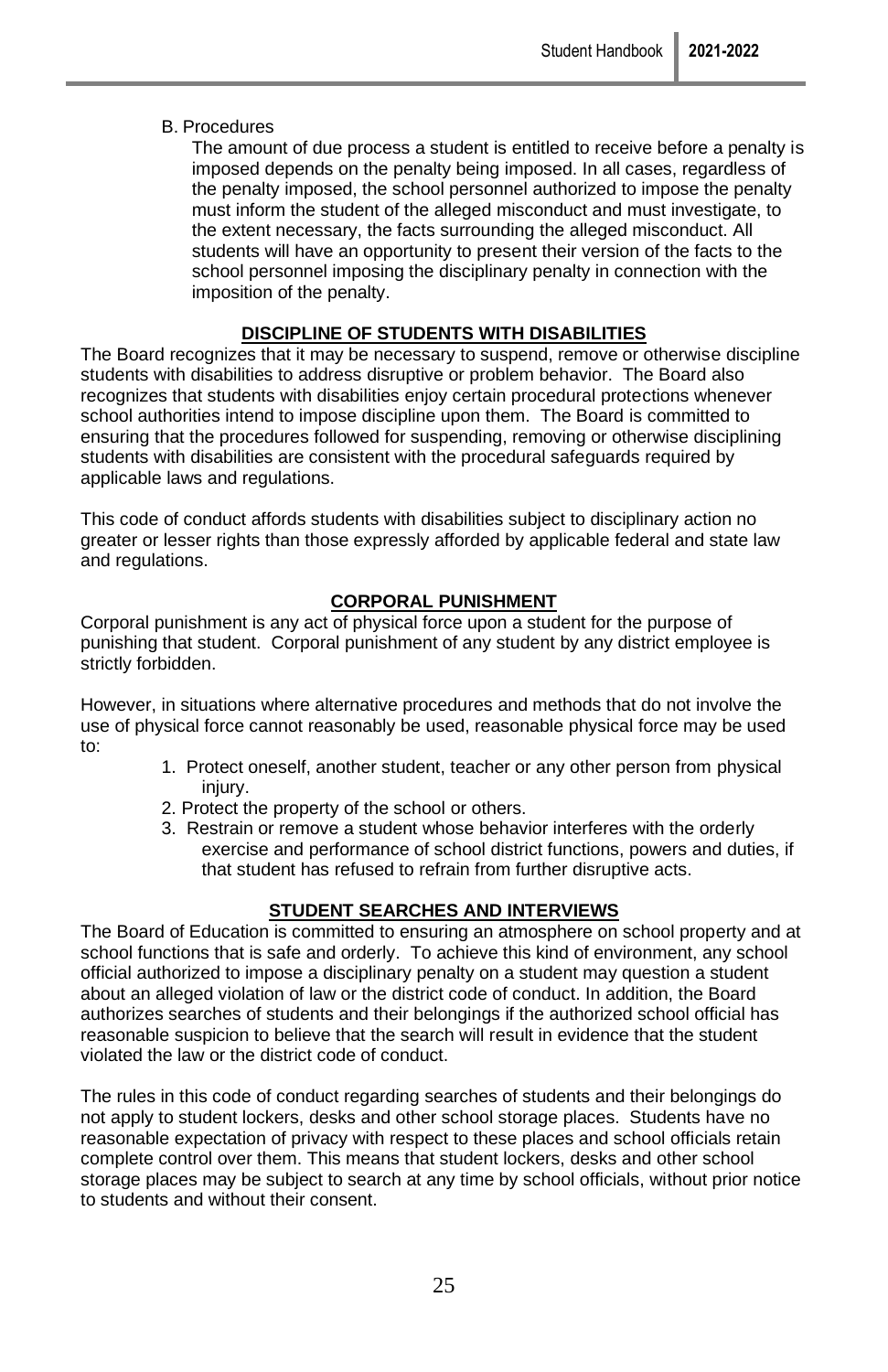### **PUBLIC CONDUCT ON SCHOOL PROPERTY**

The district is committed to providing an orderly, respectful environment that is conducive to learning. For purposes of this section of the code, "public" shall mean all persons, including students, teachers and district personnel, when on school property or attending a school function.

The restrictions on public conduct on school property and at school functions contained in this code are not intended to limit freedom of speech or peaceful assembly. The district recognizes that free inquiry and free expression are indispensable to the objectives of the district. The purpose of this code is to maintain public order and prevent abuse of the rights of others.

#### A. Prohibited Conduct

No person, either alone or with others, shall on school grounds and at school functions:

- 1. Intentionally injure any person or threaten to do so.
- 2. Intentionally damage or destroy, including graffiti or arson, school district property or the personal property of a teacher, administrator, other district employee or any person lawfully on school property.
- 3. Disrupt the orderly conduct of classes, school programs or other school activities.
- 4. Distribute or wear materials on school grounds or at school functions that are obscene, advocate illegal action, appear libelous, obstruct the rights of others, or are disruptive to the school program.
- 5. Intimidate, harass or discriminate against any person on the basis of race, color, creed, weight, national origin, ethnic group, religion, religious practice, gender, sexual orientation, sex or disability.
- 6. Enter any portion of the school premises without authorization or remain in any building or facility after it is normally closed.
- 7. Obstruct the free movement of any person in any place to which this code applies.
- 8. Violate the traffic laws, parking regulations or other restrictions on vehicles.
- 9. Possess, consume, sell, distribute or exchange alcoholic beverages, controlled substances, or be under the influence of either on school property or at a school function.
- 10. Possess or use weapons in or on school property or at a school function, except in the case of law enforcement officers or except as specifically authorized by the school district.
- 11. Loiter on or about school property.
- 12. Gamble on school property or at school functions.
- 13. Refuse to comply with any reasonable order of identifiable school district officials performing their duties.
- 14. Willfully incite others to commit any of the acts prohibited by this code.
- 15. Violate any federal or state statute, local ordinance or Board policy. B. Penalties
- 

Persons who violate this code shall be subject to the following penalties:

- 1. Visitors: Their authorization, if any, to remain on school grounds or at the school function shall be withdrawn and they shall be directed to leave the premises. If they refuse to leave, they shall be subject to ejection.
- 2. Students: They shall be subject to disciplinary action as the facts may warrant, in accordance with the due process requirements.
- 3. Staff members shall be subject to warning, reprimand, suspension or dismissal as the facts may warrant in accordance with any legal rights they may have.
- C. Enforcement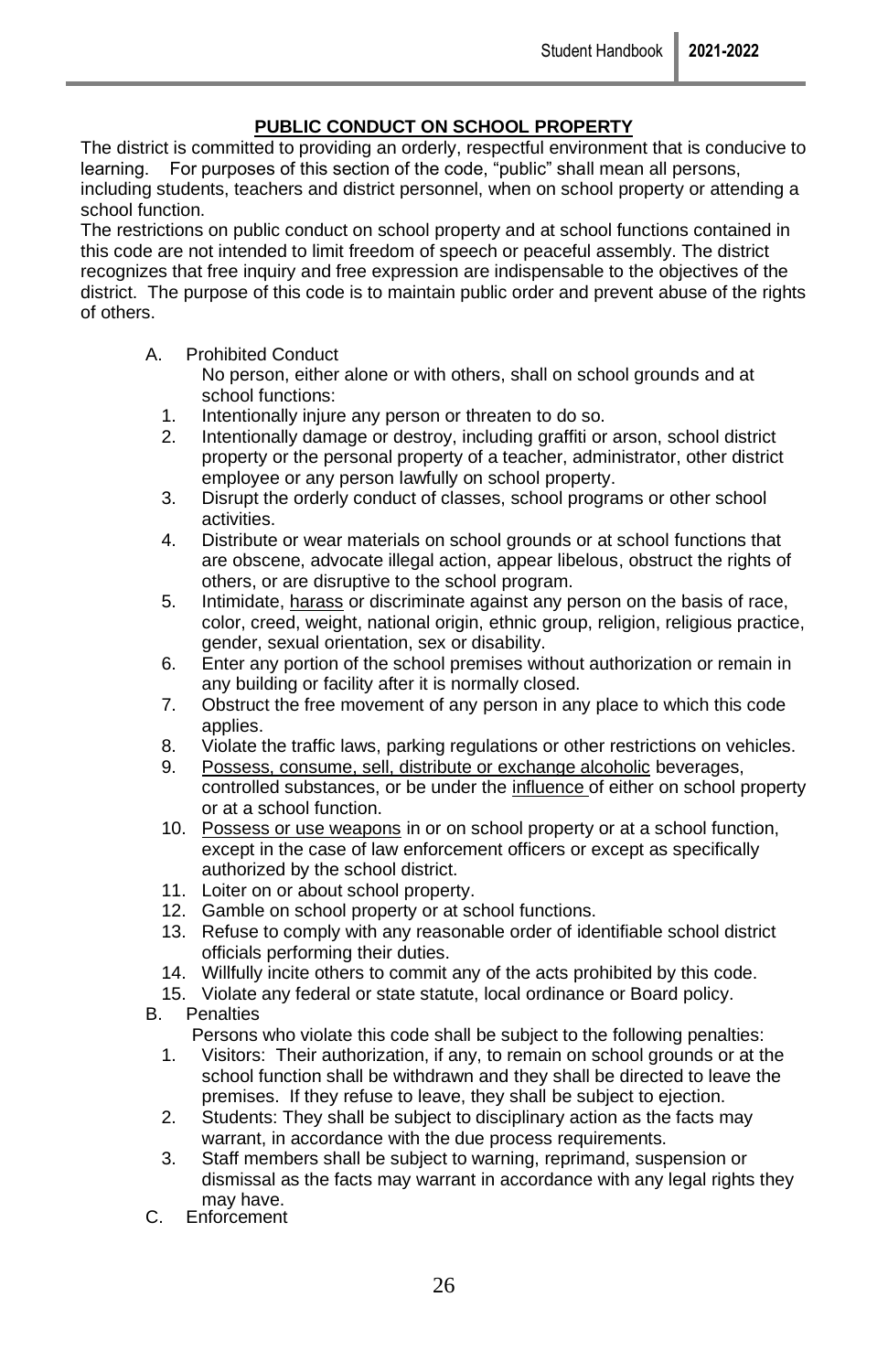The district shall initiate disciplinary action against any student or staff member, as appropriate, with the "Penalties" section above. In addition, the district reserves its right to pursue a civil or criminal legal action against any person violating the code.

The entire "Code of Conduct" is available to view or download on the district website, [WWW.SVECSD.ORG.](http://www.svecsd.org/) Click on the "District" link, and then "Board Policy". The policy is 5300.

#### **DIGNITY FOR ALL STATEMENT OF NONDISCRIMINATION/ANTI-HARASSMENT**

It is the policy of the Spencer-Van Etten School District not to permit discrimination or harassment on the basis of race, color, creed, weight, national origin, ethnic group, religion, religious practice, gender, sexual orientation, sex or disability in the district's educational programs, activities or employment.

All incidents of discrimination or harassment must be reported to a staff member, Assistant Principal, Principal, or counselor. There are forms available on our district website, [www.svecsd.org,](http://www.svecsd.org/) and in the main office.

#### **COMPUTER USAGE**

The Spencer-Van Etten High School is pleased to offer students access to a computer network for Internet use and completion of assignments. To gain access to the Internet, all students must agree to the terms and policies set forth by the SVE technology committee and school district policy.

**CAPABILITIES:** Access to the Internet will enable students to explore thousands of libraries and databases. The network that Spencer-Van Etten uses has a filtering system that updates every day to block unwanted offensive material. However, families should be warned that materials that contain items that are illegal, defamatory, inaccurate or potentially offensive to some people occasionally slip through. While our intent is to make Internet access available to further appropriate educational goals and objectives, students may find ways to access other materials as well. An adult will be supervising students who are using the Internet. We believe that the benefits to students from access to the Internet, in the form of information resources, exceed the disadvantages. But ultimately, parents and guardians are responsible for setting and conveying the standards that their children should follow when using media and information sources. Therefore, the Spencer - Van Etten High School supports and respects each family's right to decide whether or not to apply for access.

**STUDENT E-MAIL:** High School students are given a school e-mail address for all school related activities. This e-mail must only be utilized for school related functions. Students may check their personal e-mail for **only school related** purposes **AND** with **direct supervision** from a staff member.

**EXPECTATIONS:** Students are responsible for appropriate behavior on school computer networks just as they are in the classroom or a school hallway. General school rules for behavior apply.

**ACCESS IS A PRIVILEGE – NOT A RIGHT** and may be revoked if abused. Access to computers and technology resources is provided only to support the educational purposes of the school district. Access to network services is given to students who agree to act in a considerate and responsible manner. Access entails responsibility.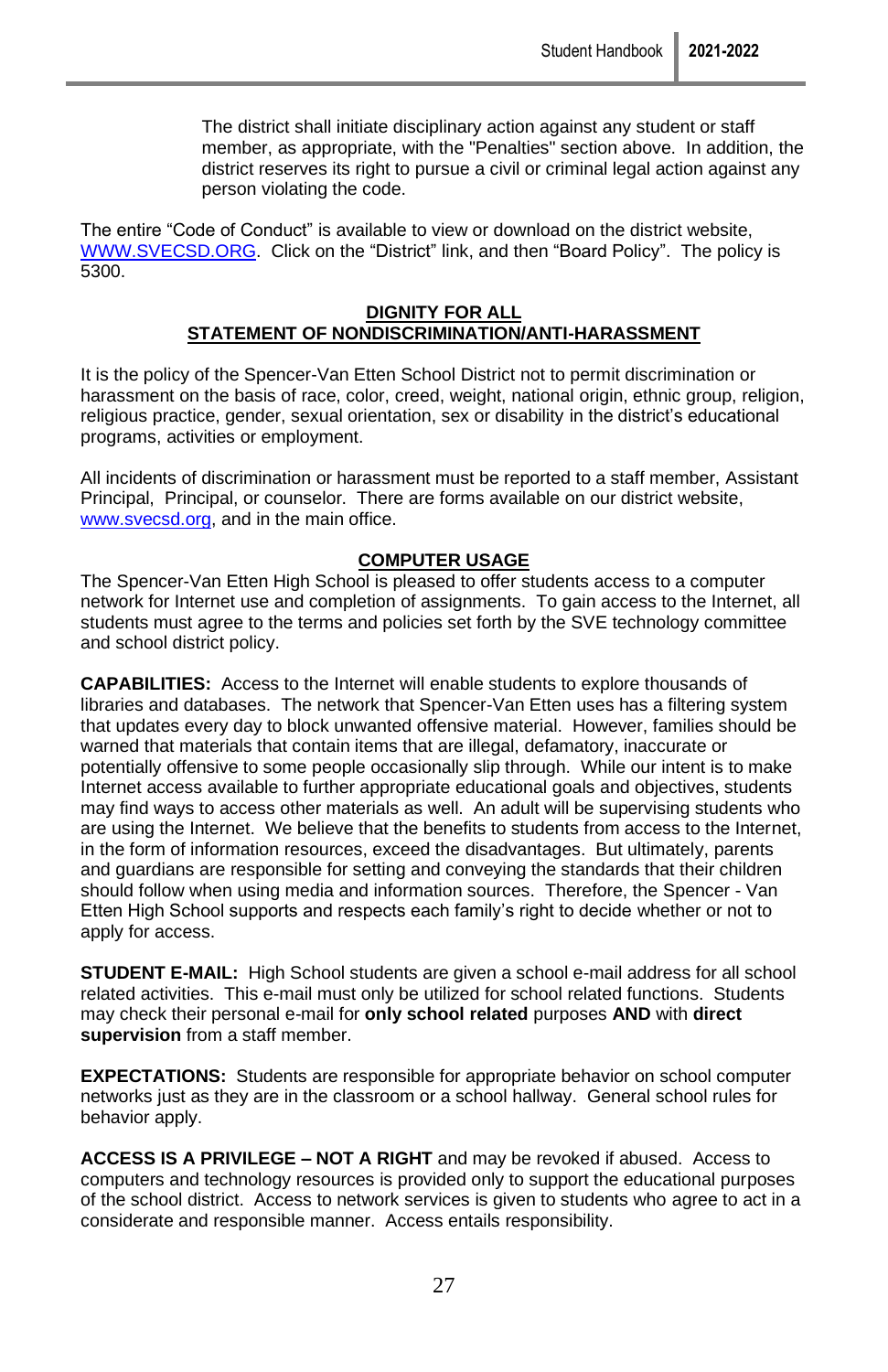An individual user of the district's computer network is responsible for his/her actions in accessing and utilizing the school's computer resources. It is required that users will comply with district standards and will honor the agreements they have signed. When individual users access material that may be considered inappropriate, the parent or guardian will be informed.

**GUIDELINES:** Network storage areas are treated like school lockers. Network administrators may review files to maintain system integrity and insure that users are using the system responsibly. Users should not expect that files stored on district computers will be private. Students should not share phone numbers, addresses, or other personal information about themselves or others. During school, teachers will guide students toward appropriate materials and monitor students while on the Internet.

**RULES:** The following are not permitted (this list is not all-inclusive): Internet Games (that are not pre-approved by the teacher or supervisor), downloading or installing any software, shareware, or freeware onto network drives and disks, removing or altering any hardware, software or supplies, damaging computers, computer systems or computer networks, sending or displaying offensive or threatening messages or pictures, using obscene language, harassing, insulting, attacking or threatening others, violating copyright laws, using another person's password, trespassing in another's folders, work or files, intentionally wasting limited resources, employing the network for commercial purposes.

**CONSEQUENCES:** Be prepared to be held accountable for your actions and for the loss of privileges if the guidelines or rules are violated. Violation of the guidelines or rules will result in disciplinary action, which can range from a verbal warning, temporary or permanent loss of access privileges, up to and including suspension from school, and legal action, when appropriate.

#### **BICYCLES AND SKATEBOARDS**

Students may ride their bicycles to school; however, they must walk their bicycles on school sidewalks. As soon as students arrive at school, they should park and lock their bicycles in the appropriate area. The school is not responsible for stolen or damaged bicycles.

Skateboards, roller skates, sneaker skates and rollerblades are **not permitted** on school property. If a student brings these items to school, they may be confiscated and held until a parent comes to school and picks them up.

#### **ANIMALS**

No animals are permitted on school grounds except when authorized **in advance** by the school administration for specific educational purposes. *Note: Seeing Eye Dogs and "Other Working Dogs" are always allowed in accordance with law.*

#### **DISTRIBUTION & DISPLAY OF MATERIALS**

Any information or materials, regardless of source, that are to be displayed or distributed on school grounds must be approved in advance by the building administration. Information and materials may be displayed and distributed for no more than two school days during any semester, only during lunch periods or before and after the regular school day, and only at locations on the school grounds as designated by the building administration from time to time. Students may not miss any instructional time to display or distribute information or materials